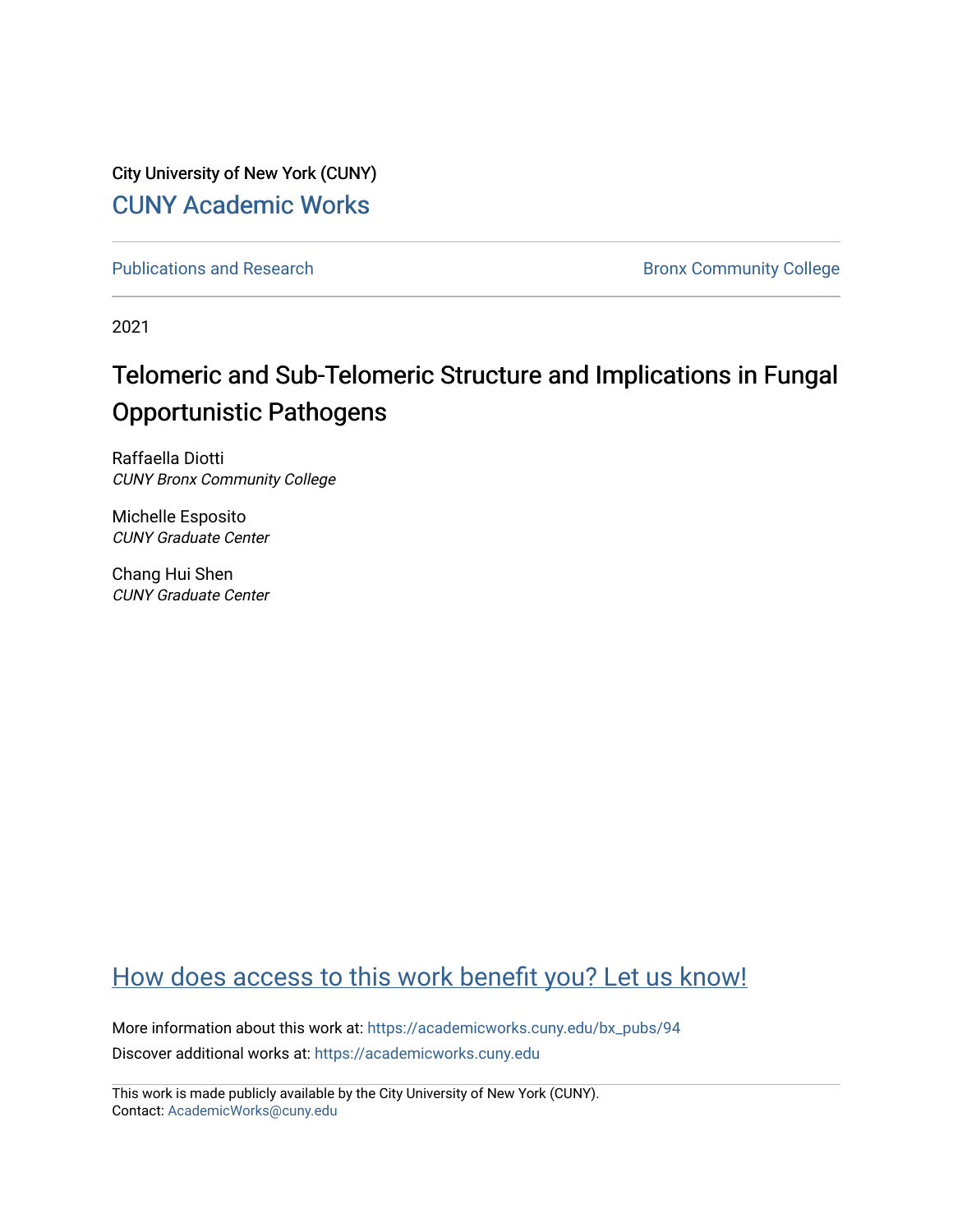



# **Telomeric and Sub-Telomeric Structure and Implications in Fungal Opportunistic Pathogens**

**Raffaella Diotti 1,[2](https://orcid.org/0000-0002-8294-6734) , Michelle Esposito 2,[3](https://orcid.org/0000-0002-9150-8664) and Chang Hui Shen 2,3,4,5,\***

- <sup>1</sup> Department of Biological Sciences, Bronx Community College, City University of New York, New York, NY 10453, USA; raffaella.diotti@bcc.cuny.edu
- <sup>2</sup> The Graduate Center, PhD Program in Biology, City University of New York, New York, NY 10016, USA; michelle.esposito@csi.cuny.edu
- <sup>3</sup> Department of Biology, College of Staten Island, City University of New York, New York, NY 10314, USA
- <sup>4</sup> The Graduate Center, PhD Program in Biochemistry, City University of New York, New York, NY 10016, USA
- 5 Institute for Macromolecular Assemblies, City University of New York, New York, NY 10031, USA
- **\*** Correspondence: changhui.shen@csi.cuny.edu; Tel.: +1-(718)-982-3998; Fax: +1-(718)-982-3852

**Abstract:** Telomeres are long non-coding regions found at the ends of eukaryotic linear chromosomes. Although they have traditionally been associated with the protection of linear DNA ends to avoid gene losses during each round of DNA replication, recent studies have demonstrated that the role of these sequences and their adjacent regions go beyond just protecting chromosomal ends. Regions nearby to telomeric sequences have now been identified as having increased variability in the form of duplications and rearrangements that result in new functional abilities and biodiversity. Furthermore, unique fungal telomeric and chromatin structures have now extended clinical capabilities and understanding of pathogenicity levels. In this review, telomere structure, as well as functional implications, will be examined in opportunistic fungal pathogens, including *Aspergillus fumigatus*, *Candida albicans*, *Candida glabrata*, and *Pneumocystis jirovecii*.

**Keywords:** telomere; sub-telomere; *Aspergillus fumigatus*; *Candida albicans*; *Candida glabrata*; *Pneumocystis jirovecii*

#### **1. Introduction**

One of the main global health concerns of the last few decades has been the increase in pathogen drug resistance. Although most of the focus has been on antibiotic resistance, in the last couple of decades fungi have emerged as some of the most devastating pathogens affecting human health [\[1\]](#page-15-0).This underlies the need to better understand the process involved in fungal pathogenicity and virulence and to identify the strategies involved in the evolution of anti-fungal resistance [\[2\]](#page-15-1).

Fungal infections are of particular importance as their targets are often subjects that have underlying health conditions or are immunocompromised and that are often found with other people in similar conditions, with nosocomial infections comprising most of the fungal infections outbreaks [\[1\]](#page-15-0). Many fungal infections are due to opportunistic organisms that grow commensally on skin and mucosal surfaces and are generally under the control of the immune system in healthy individuals, for example, pathogens belonging to the *Candida* spp. or *Aspergillus* spp. and *Pneumocystis jirovecii* (formerly *carinii*). Others belong to endemic species, such as *Coccidioides immitis* or *Blastomyces dermatitidis* that can affect both healthy and immunocompromised individuals.

The rise in incidence of these infections has spurred renewed interest in understanding the shift towards pathogenicity of these organisms, with the goal to improve prevention, diagnosis, and therapy. One area that has gained prominence in the study of many pathogens, including fungi, is the telomeric and sub-telomeric location of gene clusters containing genes known to be, or expected to be, involved in an increase of virulence and



*Review*

**Citation:** Diotti, R.; Esposito, M.; Shen, C.H. Telomeric and Sub-Telomeric Structure and Implications in Fungal Opportunistic Pathogens. *Microorganisms* **2021**, *9*, 1405. [https://doi.org/10.3390/](https://doi.org/10.3390/microorganisms9071405) [microorganisms9071405](https://doi.org/10.3390/microorganisms9071405)

Academic Editor: Stefanie Pöggeler

Received: 28 May 2021 Accepted: 25 June 2021 Published: 29 June 2021

**Publisher's Note:** MDPI stays neutral with regard to jurisdictional claims in published maps and institutional affiliations.



**Copyright:** © 2021 by the authors. Licensee MDPI, Basel, Switzerland. This article is an open access article distributed under the terms and conditions of the Creative Commons Attribution (CC BY) license (https:/[/](https://creativecommons.org/licenses/by/4.0/) [creativecommons.org/licenses/by/](https://creativecommons.org/licenses/by/4.0/)  $4.0/$ ).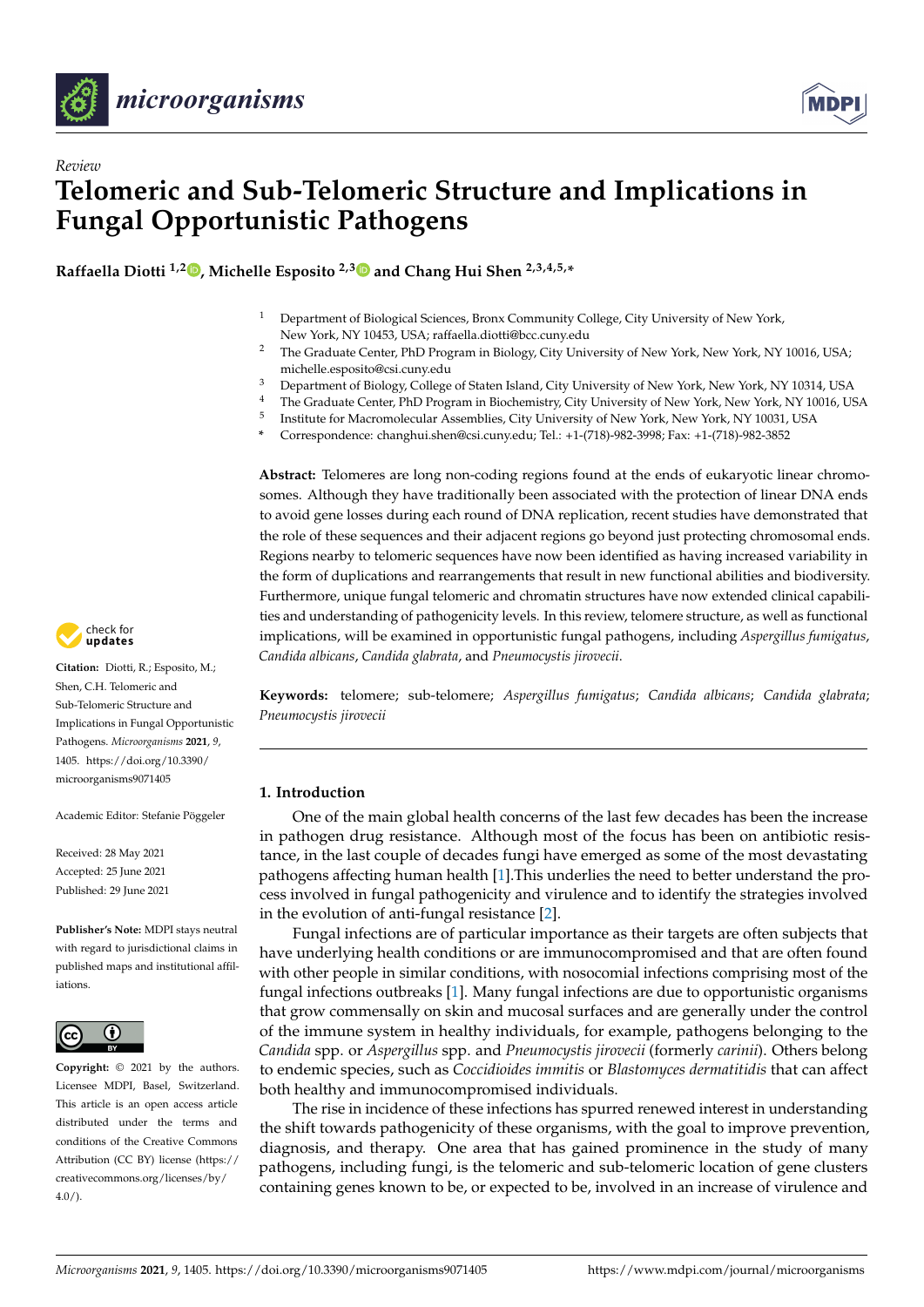pathogenicity. Despite there being much conservation amongst various eukaryotes with respect to their telomeric and sub-telomeric composition, there also exists a great deal of diversity in the fungal telomeric repeats, telomerase RNA templates, and types/numbers of telomere binding proteins in telomeric complexes [\[3\]](#page-15-2). The understanding of these structures and their function has progressed significantly in the last few years due to the availability of better technical and analytical tools. Their role in many important processes in the cells have been discovered, including expression of genes critical for pathogens virulence and drug resistance [\[4\]](#page-15-3). These findings, revealing the proteins involved in the process of pathogenicity and their specificity to the organism could provide potential drug targets that would allow us to find new approaches to counteract the increase in antifungal resistance [\[5\]](#page-15-4).

Telomeres are structures found at the end of linear chromosomes consisting of repetitive TG-rich DNA sequences and associated proteins (Table [1;](#page-2-0) [\[6\]](#page-15-5)). Their maintenance is controlled by telomerase, which is an enzyme complex composed by a reverse transcriptase that catalyzes the extension of telomeres using an RNA template [\[7](#page-15-6)[,8\]](#page-15-7). Their role is to maintain genomic integrity by protecting the chromosome ends from degradation due to replication and cell division. Therefore, telomeres are critical components of genomes as they maintain the integrity of unique sequences during replication and prevent chromosomal fusions [\[9\]](#page-15-8).

<span id="page-2-0"></span>

|  | Table 1. Telomere repeat sequences and base pair length for all four opportunistic fungi of this review. |  |  |  |  |  |
|--|----------------------------------------------------------------------------------------------------------|--|--|--|--|--|
|--|----------------------------------------------------------------------------------------------------------|--|--|--|--|--|

| <b>Fungal Species</b>  | <b>Telomere Repeat Sequence</b> | Number of bp Repeats |
|------------------------|---------------------------------|----------------------|
| Aspergillus fumigatus  | $5'$ -TTAGGG-3'                 |                      |
| Candida albicans       | 5'-ACTTCTTGGTGTACGGATGTCTA-3'   | 23                   |
| Candida glabrata       | 5'-CTGGGTGCTGTGGGGT-3'          | 16                   |
| Pneumocystis jirovecii | $5'$ -TTAGGG-3'                 |                      |

In eukaryotes, telomere sequences generally consist of double-stranded (ds) region composed of 5'-TTAGGG-3' tandem repeats that end with a single-stranded (ss) 3' overhang (Figure [1;](#page-3-0) [\[3,](#page-15-2)[10,](#page-15-9)[11\]](#page-15-10)) Telomere maintenance can also be achieved through alternative lengthening of telomeres (ALT) pathways [\[12\]](#page-15-11). Various protein complexes have been found to interact with the telomeres directly or indirectly [\[13,](#page-15-12)[14\]](#page-15-13). In humans, the core protein complex is referred to as Shelterin and it is composed by six proteins: Trf1, Trf2, Rap1 [\[15\]](#page-15-14), Tin2 [\[16\]](#page-15-15), Tpp1 [\[17,](#page-16-0)[18\]](#page-16-1), and Pot1. Trf1 and Trf2 each bind the sequence 5'-YTAGGGTTR-3' in duplex DNA, showing very low tolerance for single-base changes, while Pot1 has strong sequence specificity, binding single-stranded  $5'$ -(T)TAGGGTTAG-3' sites both at the 3' end and at internal positions. Since these three shelterin subunits are connected through protein-protein interactions, shelterin has the capacity to recognize telomeric DNA with at least five DNA-binding domains (two each in Trf1 and Trf2 and one in Pot1) [\[13](#page-15-12)[,19](#page-16-2)[–21\]](#page-16-3). Furthermore, three other proteins, Ctc1, Stn1, and Ten1, forming the CST complex, binding single-stranded DNA at the telomeres have been identified [\[22\]](#page-16-4). As a consequence, shelterin is uniquely qualified to distinguish telomeres from all other DNA ends.

Shelterin-related complexes are also found at telomeres in other eukaryotes. Pot1-like proteins are present in nearly all eukaryotes, a Trf1/2-like protein is found in fission yeast and in trypanosomes. Telomeric proteins have been identified and characterized in yeast, such as fission yeast's Rap1, which is a homologue of the mammalian protein, or Tpz1, Taz1, and Pot1, which are orthologs of the mammalian shelterin proteins Tpp1, Trf1/2, and Pot1. The role of these proteins encompasses regulation of telomere length and chromosome end protection, but most important for specific gene expression, they have a role in gene silencing. In *Saccharomyces cerevisiae*, for example, Rap1 recruits both the Sir complex (Sir 1, 2, and3) and Rif1 and Rif2. While Rif1 and Rif2 have a role in telomere length, the Sir complex is critical for gene silencing at telomeres and adjacent subtelomeric regions.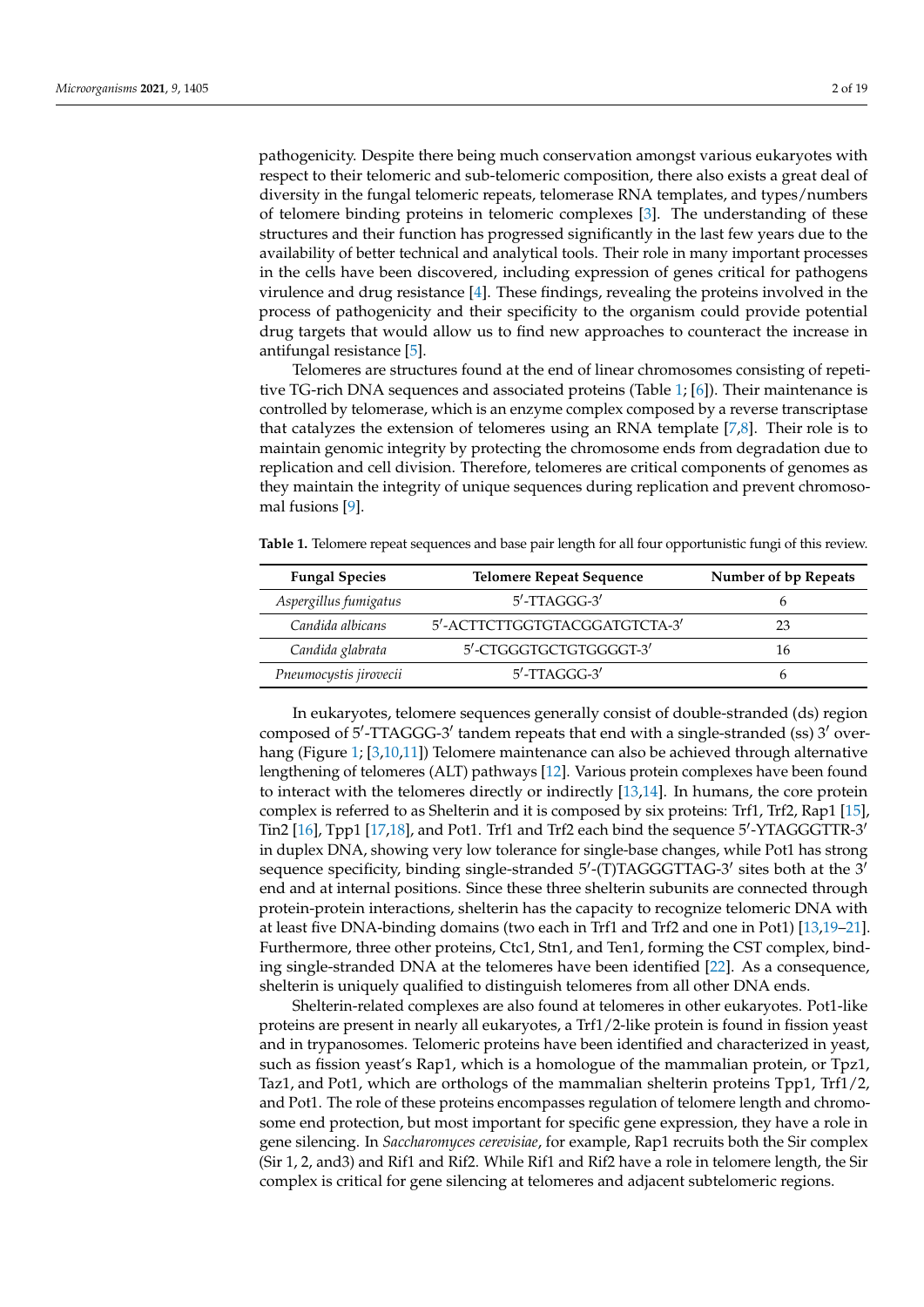<span id="page-3-0"></span>

**Figure 1.** The DNA sequences of a typical chromosomal end structure. **Figure 1.** The DNA sequences of a typical chromosomal end structure.

Gene silencing is a critical mechanism in fungal cells with subtelomeric regions adjacent to telomere being frequent targets of transcriptional repression via epigenetic regulators, such as histone deacetylases and methyltransferases [\[23\]](#page-16-5). Methyltransferases not only serve as recruitment and recognition sites for further repressive proteins, but also inhibit acetylation to promote a gene-silencing cascade [\[23\]](#page-16-5). Even though gene silencing may sound alarming, it has actually been found to be an invaluable mechanism at telomeric and subtelomeric regions, as this silencing appears to help maintain telomeric chromatin stability and prevents telomere-dependent cellular senescence through the prevention of decreased telomere lengths [\[23\]](#page-16-5).

Sub-telomeric regions are also of great interest as pathogens can exploit the telomere position effect (TPE), an event that involves the silencing of genes located near the telomeric chromatin, to regulate gene expression. For example, TPE regulates the expression of secondary metabolites, cell surface proteins, such as adhesins, and other components that can support the organisms during the transition to pathogen. Many of these putative genes, or gene clusters, found at sub-telomeric regions on the chromosomes have been shown to be under epigenetic regulation, which may allow the organism to tailor its behavior to specific growth conditions [\[24\]](#page-16-6). Although telomeric instability due to issues with any of the telomeric proteins is generally correlated to the onset of cancer in humans and has a lethal effect on less complex organism, chromosomal rearrangements at the sub-telomeric regions<br>
effect may increase genomic plasticity and lead to increased virulence and drug resistance [\[25\]](#page-16-7).

In this review, we discuss four of the most common organisms responsible for mycoses whose pathogenicity has been found linked to genes found at telomeric and sub-telomeric<br>whose pathogenicity has been found linked to genes found at telomeric and sub-telomeric locations. Here, we will elucidate the role of the telomeric/sub-telomeric sequences in the expression of the regulators of the regulators. clinical perspectives of these organisms.

### that can support the organisms during the transition to pathogen. Many of these putative **2.** *Aspergillus fumigatus*

*Aspergillus fumigatus* is one of the leading causes of mold-related health issues, mostly In the unit may allow to be under the matter of airborne spores that can easily infect due to its propensity to produce large quantities of airborne spores that can easily infect although the properties of procedure image quantities of uncomercipated that can be soft a primary and human lungs. *A. fumigatus* is a ubiquitous saprophyte that can be both a primary and opportunistic pathogen in addition to being an allergen. Immune dysfunction, particularly and opportunistic pathogen in addition to being an allergen. Immune dysfunction, particularly a compromised immune system, permits the growth of inhaled spores in the human at the sub-If you plasticity materials by some plasticity and governor of manifest oppose the the channel. aspergillosis can span from allergic reaction, such as asthma and sinusitis, to life-threatening invasive infections. The results of *Aspergillus* infections are determined by the condition of the host. In a healthy host, the spores can be easily cleared, while in immunocompromised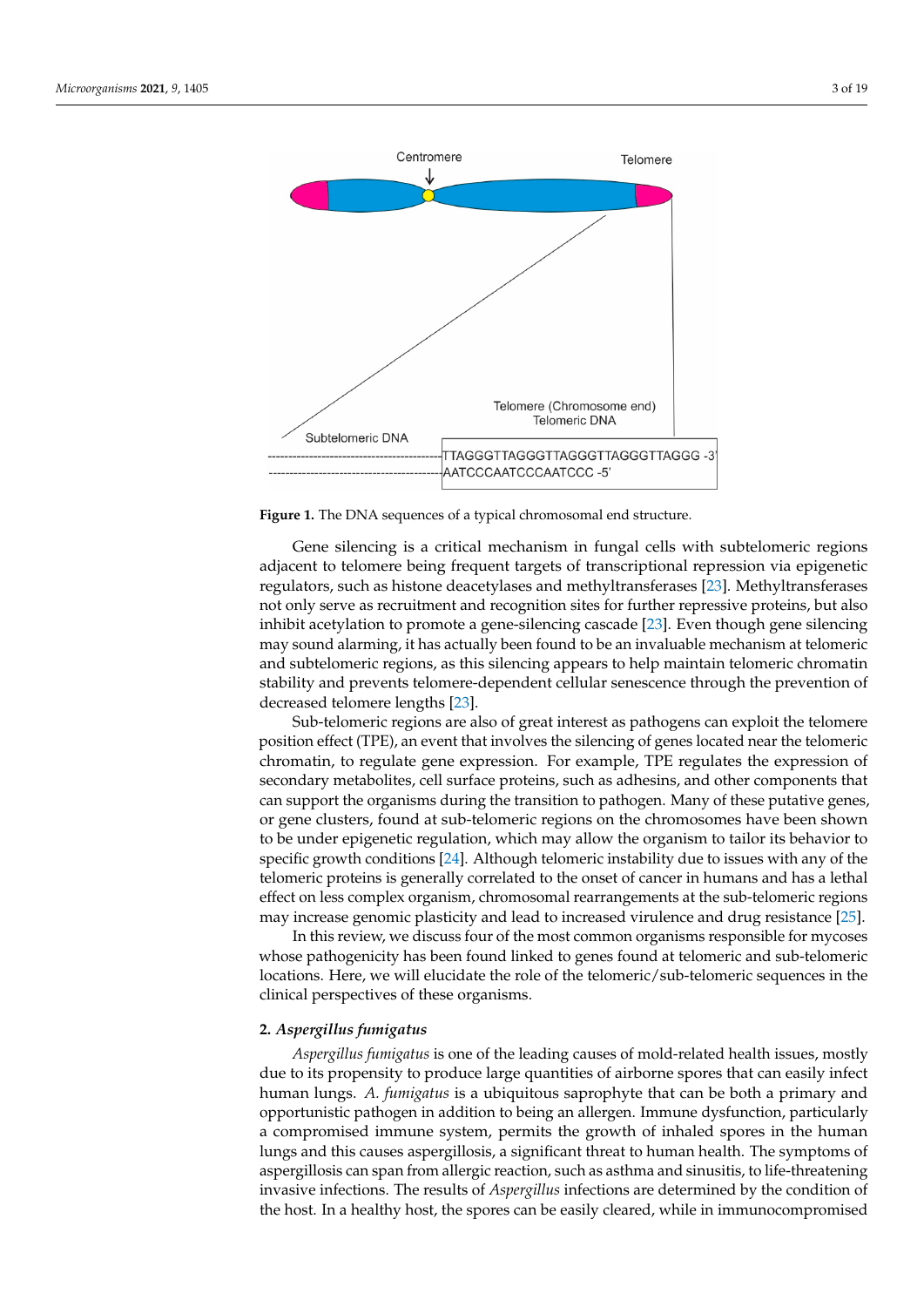individuals they can proceed to germination, colonization, and invasion of the pulmonary tissue. The mortality rate in infected immunocompromised individuals could reach up to 50% [\[26\]](#page-16-8).

Telomeres in *A. fumigatus* are comprised of 7–21 tandem repeats of the common eukaryotic sequence TTAGGG (Table [1;](#page-2-0) [\[27\]](#page-16-9)). Similar to the other fungi listed in this review, changes in the transcriptional expression of specific genes during infection affects the virulence and pathogenicity of *A. fumigatus.* Various candidate genes have been identified and the wide array of functions points to a complex picture. One hypothesis is that fungi secondary metabolites, which are generally organized in clusters, and tend to be species specific, could have a role in virulence. In *A. fumigatus,* there are 26 such clusters. A few of the clusters are unique to *A. fumigatus* and diverge from comparable family members, *A. oryzae* and *A. nidulans,* and others are missing. The location of these clusters of diverged and/or missing gene clusters shows a bias towards telomeric/subtelomeric locations [\[27\]](#page-16-9) supporting the suggestion of greater genomic instability at these regions.

In an effort to identify the transcriptional profile of the saprophytic filamentous fungus during adaptation to the mammalian host niche and to shed light on the factors contributing to the pathogen virulence, McDonagh et al. [\[28\]](#page-16-10) compared the transcriptome of developmentally matched *A. fumigatus* isolates from laboratory cultures and samples from murine lungs at initiation of infection. They identified factors, such as iron limitation, alkaline stress, and scarcity of nutrients as selective stresses at the beginning of pathogen infection. Interestingly, the analysis revealed that host adaptations genes affected during the early stages of the infection had a bias towards sub-telomeric locations [\[28\]](#page-16-10). Sixteen percent of *A. fumigatus* genes are predicted to be found 300 kb away from telomeres. Of the genes in that region, 29% of those sub-telomeric genes had an increase in expression in the murine samples at initiation of infection compared to the laboratory grown cultures. A few of the predicted gene clusters were uncharacterized; however, a good number of genes that belong to the fumitremorgin biosynthesis supercluster, located on chromosome 8 at 100 kb from the telomeres, were induced during early-stage infections, including the pseurotin biosynthetic cluster (Table [2\)](#page-4-0). Pseurotin is a neuritogenic, nematicidal quinone. As such, it suggested that selective expression of a subset of secondary metabolite loci might facilitate initiation of mammalian infection [\[28\]](#page-16-10).

| Gene/Genes in<br><b>Subtelomeres</b>       | Protein/Metabolite                       | <b>Function</b>                                                                                              | <b>References</b> |
|--------------------------------------------|------------------------------------------|--------------------------------------------------------------------------------------------------------------|-------------------|
| Fumitremorgin<br>biosynthesis supercluster | Pseurotin                                | Neuritogenic,<br>nematicidal quinone                                                                         | [28, 29]          |
| LaeA gene                                  | LaeA<br>methyltransferase                | Global transcriptional<br>regulator of secondary<br>metabolite biosynthesis;<br>virulence factor             | [30]              |
| bafA                                       | Biofilm Architecture<br>Factor A         | Modulates hyphae<br>formation and ability to<br>survive low oxygen<br>conditions increasing<br>pathogenicity | $\left[31\right]$ |
| atmA and atrA                              | Ataxia-telangiectasia<br>mutated kinases | Chromosomal<br>polymorphism                                                                                  | $[32]$            |

<span id="page-4-0"></span>**Table 2.** Subtelomeric gene cluster members that increase pathogenicity in *A. fumigatus*.

LaeA is a methyltransferase known to be a global transcriptional regulator of secondary metabolites biosynthesis (Table [2;](#page-4-0) [\[30\]](#page-16-12)). Loss of *laeA* (∆*laeA*) results in reduced virulence in a murine model [\[33\]](#page-16-15). The transcriptional regulator influences the expression of ~9.5% of the *A. fumigatus* genome, and 20–40% of the secondary metabolites biosynthesis. Many of the secondary metabolites gene clusters under LaeA control are species-specific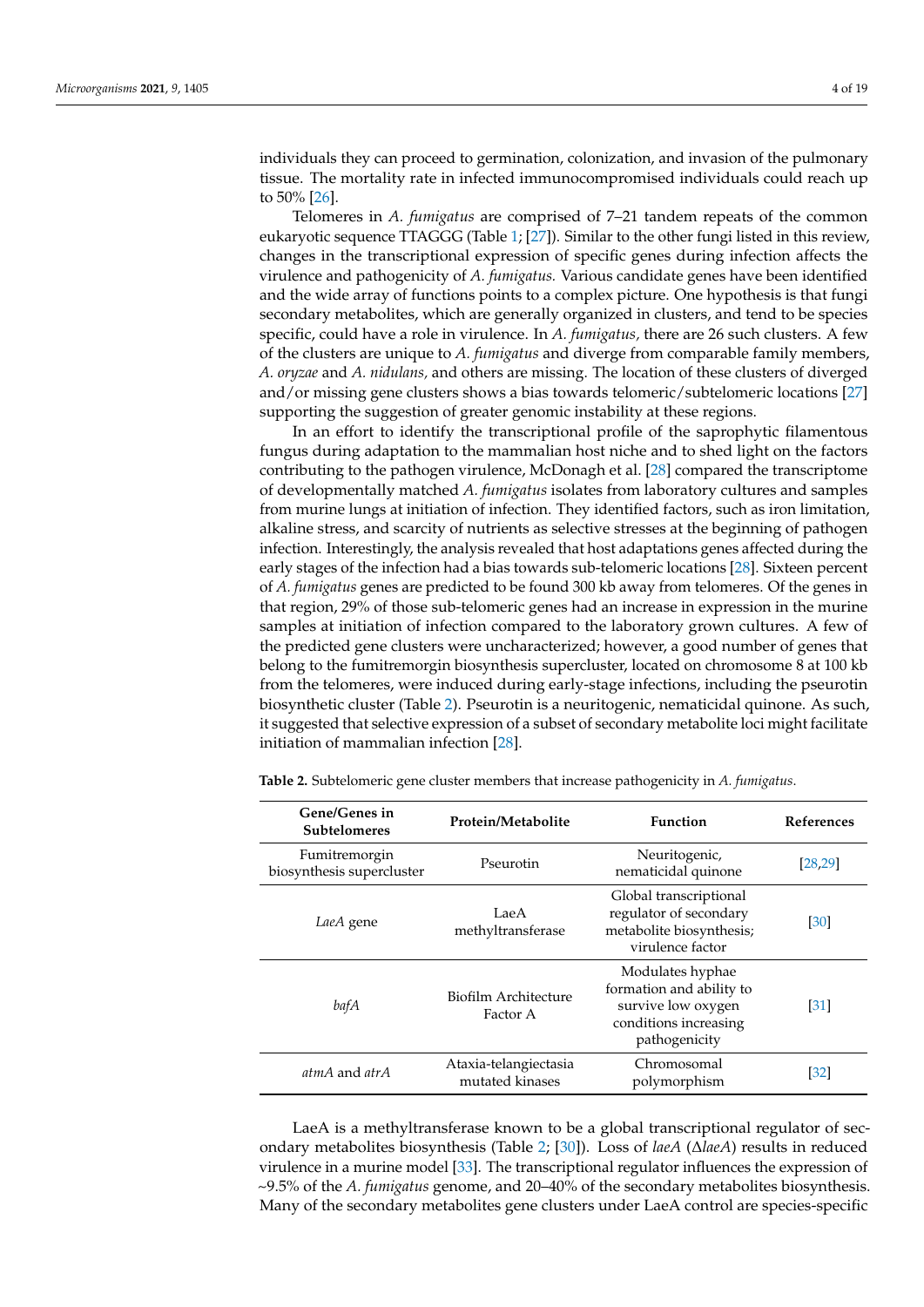and strain-specific. The variability may be due to the fact that they are located at telomere proximal regions. In fact, 54% of the clusters differentially expressed in ∆*laeA* were found at a distance of ~300 kb from telomeres and showed a greater number of genes than other clusters located at other heterochromatin rich locations [\[33\]](#page-16-15).

Comparison between the genes under LaeA control [\[33\]](#page-16-15) and the ones expressed during early-stage infection in murine models [\[28\]](#page-16-10) confirmed alignment of 99 genes out of 415 with 40% coding for secondary metabolites, including pseurotin, confirming the role of LaeA in *A. fumigatus* infection. Sub-telomeric genes were also preferentially expressed during nitrogen starvation indicating a role for sub-telomeric genes during nutrient starvation [\[28\]](#page-16-10).

A recent paper investigating the shift of *A. fumigatus* to the biofilm phenotype identified a gene, *biofilm architecture factor A* (*bafA*), as one of the main players in the shift. *bafA* is part of a larger family of genes that can modulate the morphological changes needed to decrease the presence of vertically oriented hyphae and an increase in the ability of *A. fumigatus* to survive and thrive in a low oxygen environment, with a corresponding increase in the organism virulence. Similar to other genes involved in the organism pathogenicity, *bafA* is located within a subtelomeric gene cluster (Table [2;](#page-4-0) [\[31\]](#page-16-13)).

Further studies will be needed to characterize the structure and function of gene clusters associated with virulence. New strategies, such as updated recombineering protocols [\[34\]](#page-16-16) are being explored to overcome the technical difficulties involved in genetic manipulation of *A. fumigatus*. The sub-telomeric localization of many of the clusters suggests a role for epigenetic regulation of the genes, such as TPE (telomere position effect), which can effect gene expression [\[35\]](#page-16-17). It is conceivable that this strategy is used by the pathogen to tailor secondary metabolites synthesis to specific growth conditions. In addition, the diversity of genes found at telomeric and sub-telomeric regions may be due to the fact that they are hotspots for recombination events as it has been observed in many other organisms, for example, with chromosomal breaks followed by telomerasemediated healing. In fact, in ∆*atmA* and ∆*atrA* mutants, some chromosomal polymorphism was observed suggesting their possible role in telomeric and subtelomeric maintenance (Table [2;](#page-4-0) [\[32\]](#page-16-14)).

#### **3.** *Candida albicans*

*Candida* species (spp.) are an important component of the human microbiota and they have been cited as the fourth most common cause of nosocomial bloodstream infections [\[36\]](#page-16-18). Although pathogenic *Candida* spp. include *C. albicans*, *C. parapsilosis*, *C. tropicalis* and *C. glabrata*, *C. albicans* is by far the most commonly identified cause of candidiasis, and is often regarded as the most pathogenic fungal species in humans [\[37\]](#page-16-19). It normally resides within the vaginal mucosa as a harmless, lifelong normal flora of the microbiome, but under the right circumstances, it can cause opportunistic infections [\[38\]](#page-16-20). When conditions lead to robust overgrowth, when sexual contact transfers the fungus to a new location, or when a host is immunocompromised, *C. albicans* quickly becomes a nuisance, and can even progress to systemic complications, as it is known to have robust pathogenicity potential and adaptability [\[38\]](#page-16-20). Due to its unique life cycle quality and ability to switch from harmless normal flora microbiota to plaguing pathogen, *C. albicans* has become a point of interest in genome biology models and studies [\[39\]](#page-16-21). Recent studies have determined that the telomeric structure of *C. albicans* contributes to its pathogenicity and adaptability, while also contributing to the genetic biodiversity of these organisms [\[40](#page-16-22)[,41\]](#page-16-23).

Four major repetitive regions are present in the *C. albicans* genome: telomeres, sub-telomeres, the Major Repeat Sequence (*MRS*), and the rDNA locus (Figure [2;](#page-6-0) [\[40\]](#page-16-22)). The telomeres of *C. albicans* have gained attention throughout the years for various reasons including their unusually long length [\[42\]](#page-16-24). These telomeres are composed of long tandem copies of a 23-bp repeat (5'-ACTTCTTGGTGTACGGATGTCTA-3') that has considerably diverged from other *Candida* spp. with respect to both length and complexity [\[40\]](#page-16-22). Of the four fungal strains focused on in this review, *Candida*'s extended length becomes most obvious when compared to the standard TTAGGG sequence that is the most common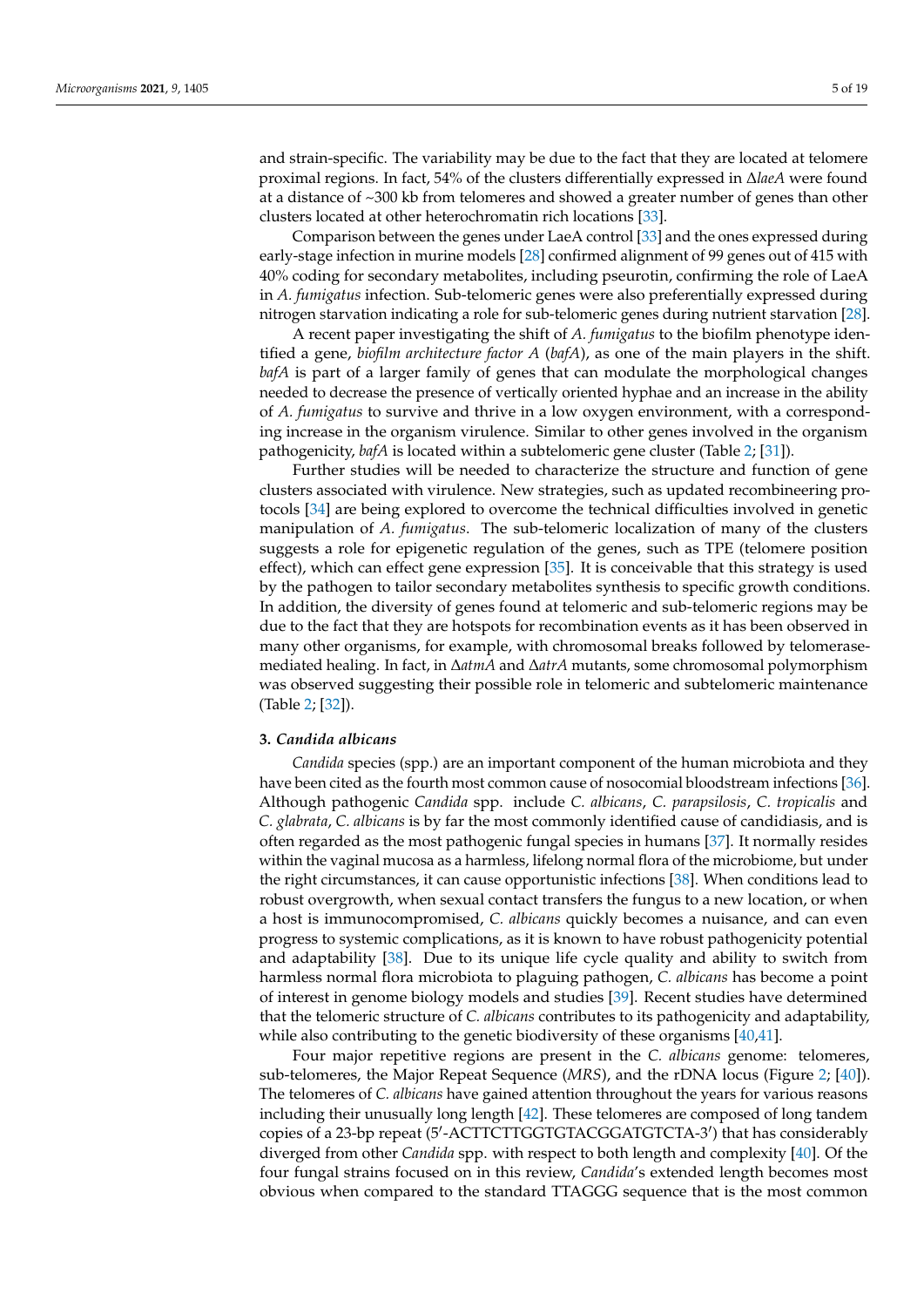telomere repeat in the animal and fungi kingdoms (Table 1; [\[43\]](#page-16-25)). Normally, the repeat telomere repeat in the animal and fungi kingdoms [\(T](#page-2-0)able 1; [43]). Normally, the repeat copy numbers of that 23-bp repeat are more than 20 copies per haploid genome and the size is about 500 bp to 5 kb. size is about 500 bp to 5 kb.

<span id="page-6-0"></span>

Figure 2. Major classes of genetic repeats in Candida albicans. C. albicans contains four major categories of repeat sequences: the telomeres that contain multiple copies of a 23 bp repeat; the major repeat sequence (MRS) composed of repetitive sequence repeats; the rDNA locus, which encodes repeat sequence (MRS) composed of repetitive sequence repeats; the rDNA locus, which encodes the polycistronic rRNA transcripts; and the sub-telomeres, a telomere-proximal region containing the polycistronic rRNA transcripts; and the sub-telomeres, a telomere-proximal region containing transposable elements and a gene family expansion. transposable elements and a gene family expansion.

A variety of significant regulatory regions in telomeres can influence pathogenicity A variety of significant regulatory regions in telomeres can influence pathogenicity and viability. Telomerase complex, which contains telomerase reverse transcriptase and and viability. Telomerase complex, which contains telomerase reverse transcriptase and reformerase RNA component, can maintain the length of telomere to prevent cell senescence via the production and maintenance of the 23 bp repeats at the telomeres [\[40\]](#page-16-22). Both telomcence via the production and maintenance of the 23 bp repeats at the telomeres [40]. Both erase RNA component and telomerase reverse transcriptase, encoded by *TER1* and *EST2* (ever shorter telomeres 2), respectively, perform repeated rounds of reverse transcription to build G overhangs as part of the end-protective T-loops that prevent telomere attrition in some fungal species (Table 3; [40,44]). More specifically, Est2 uses the *TER1* RNA as a template to add telomeric repeat subunits to the chromosome end in order to maintain replicative capacity and avoid cell senescence. The dual roles of end protection and telomere repeat addition by Est2 are separable. A catalytically inactive Est2 retains the ability to  $\epsilon$ suppress excessive G-strand accumulation despite being unable to add telomeric repeats. telomerase RNA component, can maintain the length of telomere to prevent cell senescence

| Gene/Genes       | Protein/Metabolite                                    | <b>Function</b>                                                                                                                                                                   | References |
|------------------|-------------------------------------------------------|-----------------------------------------------------------------------------------------------------------------------------------------------------------------------------------|------------|
| TER1             | Telomerase RNA<br>component                           | Involved in production and<br>maintenance of telomeres to<br>prevent cell senescence                                                                                              | [40, 44]   |
| EST <sub>2</sub> | Telomerase reverse<br>transcriptase                   | Involved in production and<br>maintenance of telomeres to<br>prevent cell senescence                                                                                              | [40, 44]   |
| EST3             | Subunit of telomerase<br>regulatory complex           | Telomerase stimulatory function                                                                                                                                                   | [45, 46]   |
| RAP1             | Repressor activator<br>protein 1                      | Regulator of telomere length and<br>structure; works in conjunction with<br>Ku70, Stn1, and Ten1                                                                                  | $[47]$     |
| TLO genes        | Highly variable<br>Telomere associated<br>metabolites | Includes Med2 and other subunit<br>components of mediator complex and<br>transcriptional responses;<br>Involved in adaptability, hyphal growth,<br>and oxidative stress responses | [41, 48]   |

<span id="page-6-1"></span>Table 3. Subtelomeric genes that increase pathogenicity in *C. albicans*.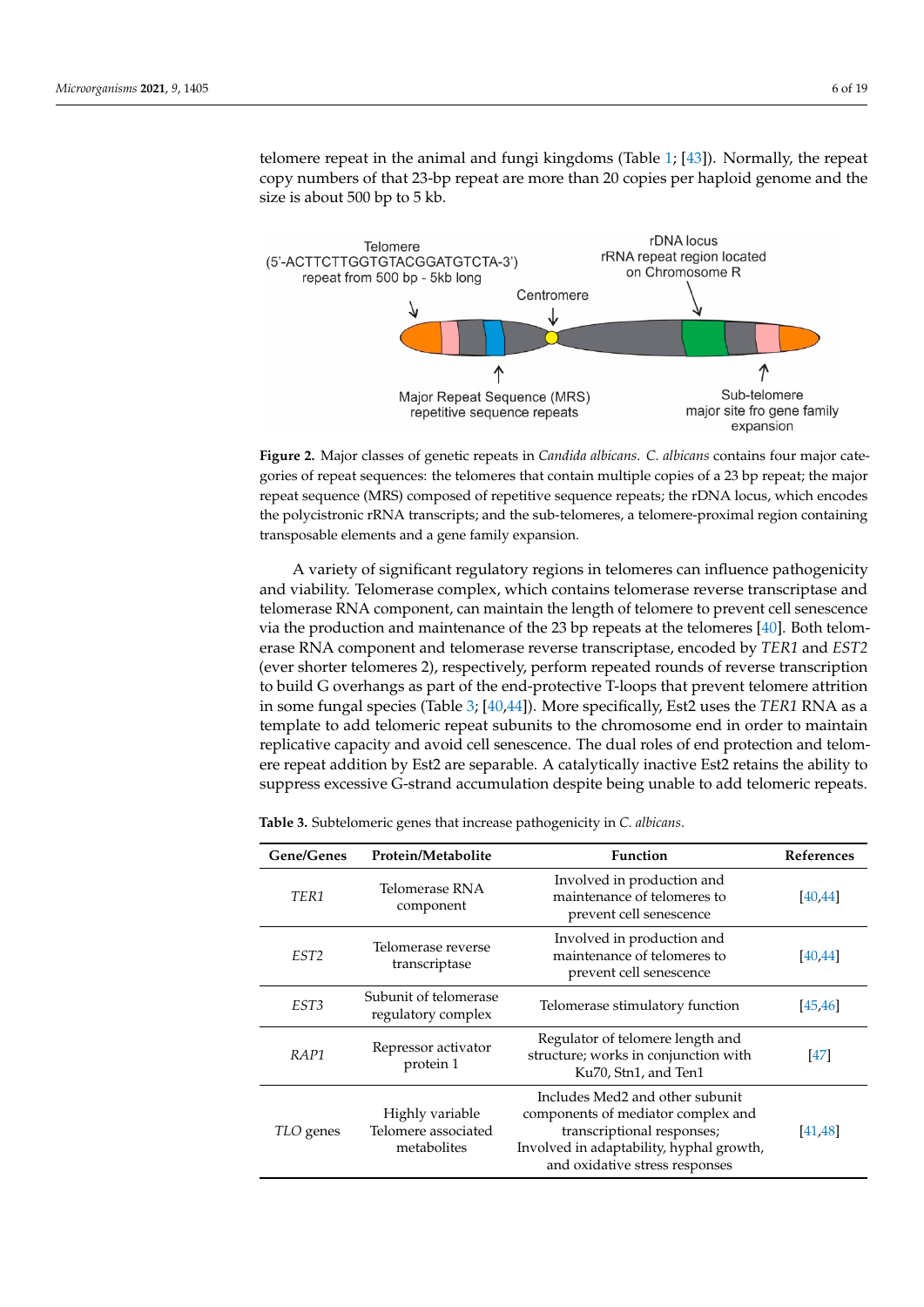Within *C. albicans*, Est3 has been found to be an essential subunit of the telomerase regulatory complex with similarities to the telomeric protein, Tpp1, of mammalian cells (Table [3;](#page-6-1) [\[45,](#page-17-0)[46\]](#page-17-1). It has been demonstrated that Est3 have a telomerase-stimulatory function required for telomerase activity [\[46\]](#page-17-1). Rap1 (repressor activator protein 1) is also critical for telomeres in *C. albicans* [\[47\]](#page-17-2). In many fungi, such as *S. cerevisiae*, Rap1 is required for cell viability. However, in *C. albicans*, it has been found that Rap1 is not required for viability, and instead functions as a critical regulator of telomeric length and structure [\[47\]](#page-17-2). *RAP1* is also conserved, with a human ortholog, *hRAP1* in existence [\[15\]](#page-15-14). Rap1 has been shown to have an unusually small size in *C. albicans*, and even lacks the usual C-terminal domain found in other fungal Rap1 proteins [\[47\]](#page-17-2). *C. albicans'* null mutants lacking *RAP1* are viable, but exhibit slowed growth and abnormal filament morphologies similar to those that would be observed in DNA repair mutants. These *rap1* null strains also exhibit unusually long telomeres with a complete lack of regulated length control. It has been shown that Rap1 works in conjunction with a series of other telomeric proteins, including Ku70, Stn1, and Ten1, to suppress abnormal recombination and maintain telomeres (Table [3;](#page-6-1) [\[47\]](#page-17-2)).

While the telomeric tandem repeats of those 23-bp remain identical amongst the strains of *C. albicans*, the surrounding sub-telomeric sequences have been found to be quite variable [\[42\]](#page-16-24). These sub-telomeric sequences have been found to be rich in transposable elements and are known hotspots for recombination events and mutations [\[40\]](#page-16-22). Genomic variations and the resulting phenotypic variations from those sub-telomeric variable sequences are crucial for biodiversity and evolution.

Amongst these variable sub-telomeric sequences, *TLO* genes (telomere-associated genes) have been expanded and are linked to the virulence and adaptability of *Candida albicans* as a pathogen (Table [3;](#page-6-1) [\[48\]](#page-17-3)). Whereas other *Candida* species have one or two *TLO* genes, including the closely related *C. dubliniensis*, *C. albicans* has diverged to have a striking 14 to 15 *TLO* genes. In *C. albicans*, as the name suggests, the *TLO* genes are situated close to the telomeres of each chromosome. Three clades (α, β, and γ) of these expressed *TLO* genes have been identified. They all contain a Med2 domain, but the difference is based upon long terminal repeat insertions sequences [\[48\]](#page-17-3). Med2 is a component of the Mediator complex [\[41\]](#page-16-23). Mediator is a large multi-subunit protein complex, which is conserved throughout eukaryotes, and mediates interaction between RNA polymerase II, and the machinery used in the initiation of transcription at target gene promoters [\[41\]](#page-16-23). It has been shown that the deletion of the *TLO* regions in *C. dubliniensis*, a close relative to *C. albicans*, resulted in the loss of virulence through hindered hyphal growth and stress responses [\[41\]](#page-16-23). This is due to the defects in activation of transcriptional responses associated with a number of virulence traits including tolerance of oxidative stress and hypha formation. In *C. albicans*, hyphal growth, and increased adaptability are amongst the traits considered as contributing to its increased virulence compared to other *Candida* species [\[48\]](#page-17-3). It has been suggested that the expanded *TLO* regions with broad variability in expression levels and localization, can contribute to subsequent variability in the Mediator complex subunits and, thus, promotes increased adaptability and virulence [\[41,](#page-16-23)[48\]](#page-17-3).

Sub-telomeric rapid evolution is frequently attributed to their mutational hot spots and high recombination rates. These highly dynamic regions in *C. albicans* accumulated 31 point mutations, equivalent to one mutation per 515 base pairs, in the span of approximately 450 passages or 4500 cell divisions. Furthermore, duplication of *TLO* family genes and the loss of some *TLO* family genes were frequent results of recombination events observed at a rate of approximately one per 5000 divisions [\[49\]](#page-17-4). It was even noted that these quick rates were actually underestimates of the highly frequent recombination, as low frequency recombination events cannot be detected by the experimental equipment. Overall, the highly variable and dynamic recombination of Candida's sub-telomeric regions helps drive evolution and promotes adaptation to constantly changing environmental conditions [\[49\]](#page-17-4).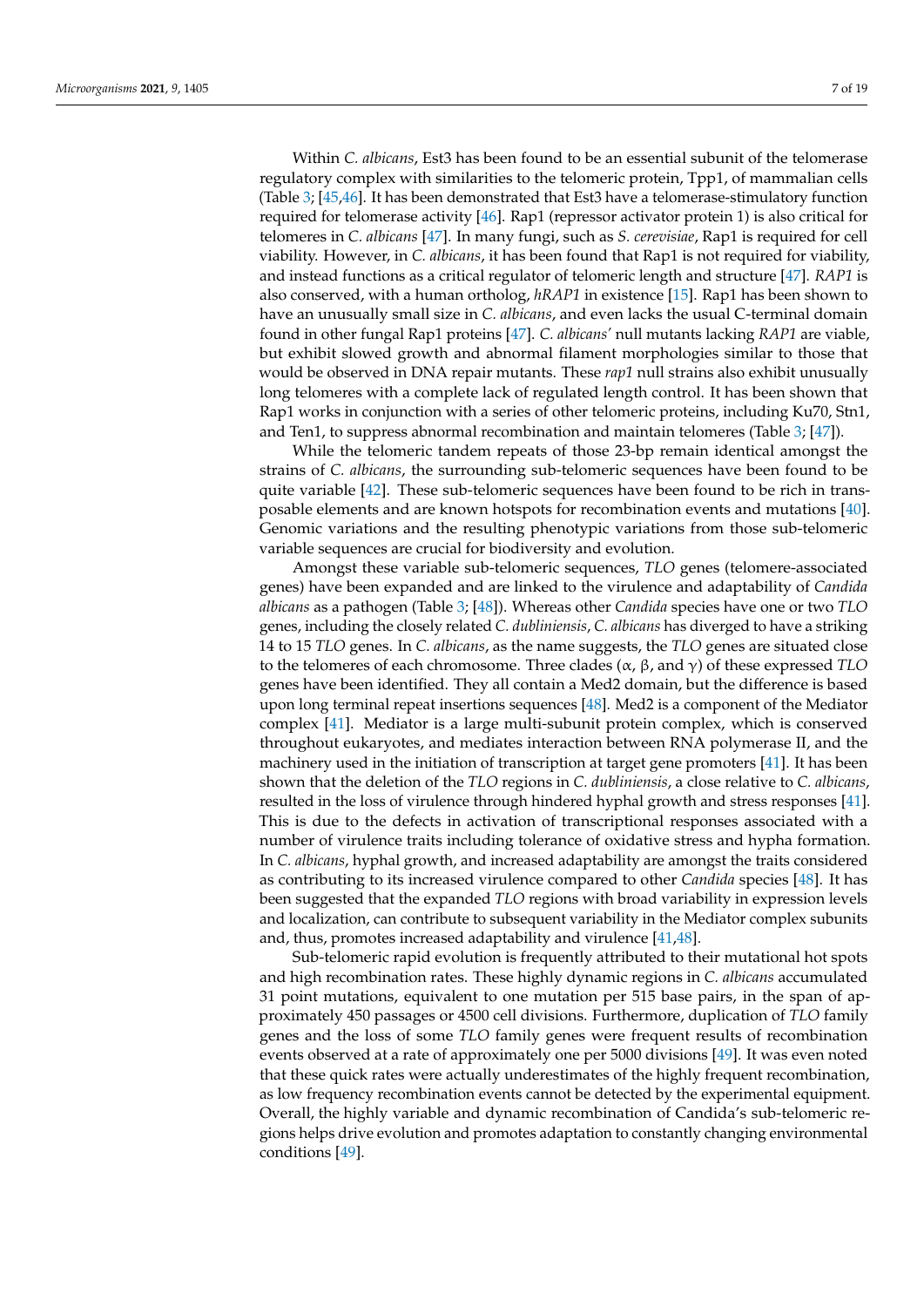#### **4.** *Candida glabrata*

*C. glabrata* is a haploid budding yeast normally found as part of the microflora of healthy human mucosal tissues. Similar to *C. albicans,* it is a commensal colonizer that can turn opportunistic pathogen in immunocompromised patients. In the United States, *C. glabrata* is the second most common cause of candidiasis in humans, and it is the second most frequent causative agent of mucosal and bloodstream fungal infections [\[1,](#page-15-0)[50](#page-17-5)[–52\]](#page-17-6). In Europe and Asia, *C. glabrata* is the third most common non-*Candida albicans Candida* [\[53\]](#page-17-7). It is responsible for a good percentage of the blood infections caused by *Candida* spp., with more than a doubling of cases due to *C. glabrata* infections from 1992, reaching 24–26% in 2004–2008 in the United States [\[1](#page-15-0)[,50](#page-17-5)[,54\]](#page-17-8), and accounting for over 12% bloodstream infections worldwide [\[51](#page-17-9)[,55](#page-17-10)[,56\]](#page-17-11). *C. glabrata* has emerged as an important nosocomial fungal pathogen associated with a high mortality rate, around 40%, comparable to the ones associated with *C. albicans* [\[57\]](#page-17-12). A likely contributor to this is increased resistance to antifungal agents, particularly azoles [\[50](#page-17-5)[,54](#page-17-8)[,55](#page-17-10)[,58](#page-17-13)[,59\]](#page-17-14). In addition, the prevalence of implant infections caused by fungal pathogens has dramatically increased over the last 10 years. Implanted devices, such as catheters, provide pathogens with surfaces on which they can adhere and form biofilms and *C. glabrata* has also been shown to form biofilm on a range of plastic surfaces [\[60\]](#page-17-15).

*C. glabrata* telomerase is composed by cgEst2 catalytic subunit that is an orthologue of ScEst2 from *S. cerevisiae.* The RNA component TLC1, however, shows an internal inversion making it the largest telomerase RNA subunit with a length of over 2 kb. The RNA subunit shows the basic functional elements found in other fungi, but it also shows high sequence divergence due to large insertions. Loss of telomerase activity in *C. glabrata* results in shortening of the telomeres and senescence in most cells, but also gives rise to survivors. The survivors show heterogenous telomeres length, possibly due to homologous recombination. The event, however, does not seem to affect the sub-telomeric regions and possibly relies on a mechanism observed in *K. lactis* where a long telomere could suppress senescence through non-reciprocal recombination [\[61\]](#page-17-16). More research is needed to determine if the length and variability of the telomerase RNA component gives *C. glabrata* an advantage during a pathogenic switch.

Although not much is known about the factors that facilitate *C. glabrata* virulence and pathogenicity, like for other fungi, it is believed that the ability to strongly adhere to host cells and other surfaces is a critical contributing factor. In vitro, *C. glabrata* adherence to epithelial cells is mediated by a large adhesin, Epa1, which is generally expressed in vitro during lag phase and is repressed during log and stationary phase [\[62](#page-17-17)[,63\]](#page-17-18). Epa1 belongs to a broad class of glycosylphosphatidylinositol-anchored cell wall proteins (GPI-CWPs) found in other species =, such as *S. cerevisiae*, *C. albicans*, and *A. fumigatus* (Table [4\)](#page-9-0). Various studies showed that *EPA1* is part of a larger family of adhesin genes in *C. glabrata,* and that, like for other pathogens, including *P. jirovecii,* the cluster of genes shows a sub-telomeric localization and it is regulated through sub-telomeric silencing mechanisms [\[60,](#page-17-15)[64,](#page-17-19)[65\]](#page-17-20). De Las Peñas et al., [\[64\]](#page-17-19) characterized *EPA2*-*EPA5* with the genes divided in two clusters, *EPA1*-*EPA3* and *EPA4*-*EPA5*, found at sub-telomeric regions. Deletion of the two different clusters of genes shows a moderate decrease in colonization, specifically of the kidneys, but altogether only showed a small effect on the yeast virulence. Interestingly, however, the only gene expressed in the various in vitro conditions was *EPA1*, indicating that the rest of the members are generally silenced. Hyper-adherent mutants allowed for the isolation of two novel *EPA* genes, *EPA6* and *EPA7* [\[65\]](#page-17-20). The two adhesins were also found while exploring factors involved in *C. glabrata* biofilm formation [\[60\]](#page-17-15). In all cases, the regulation of expression of the genes was found to be through the sub-telomeric silencing machinery.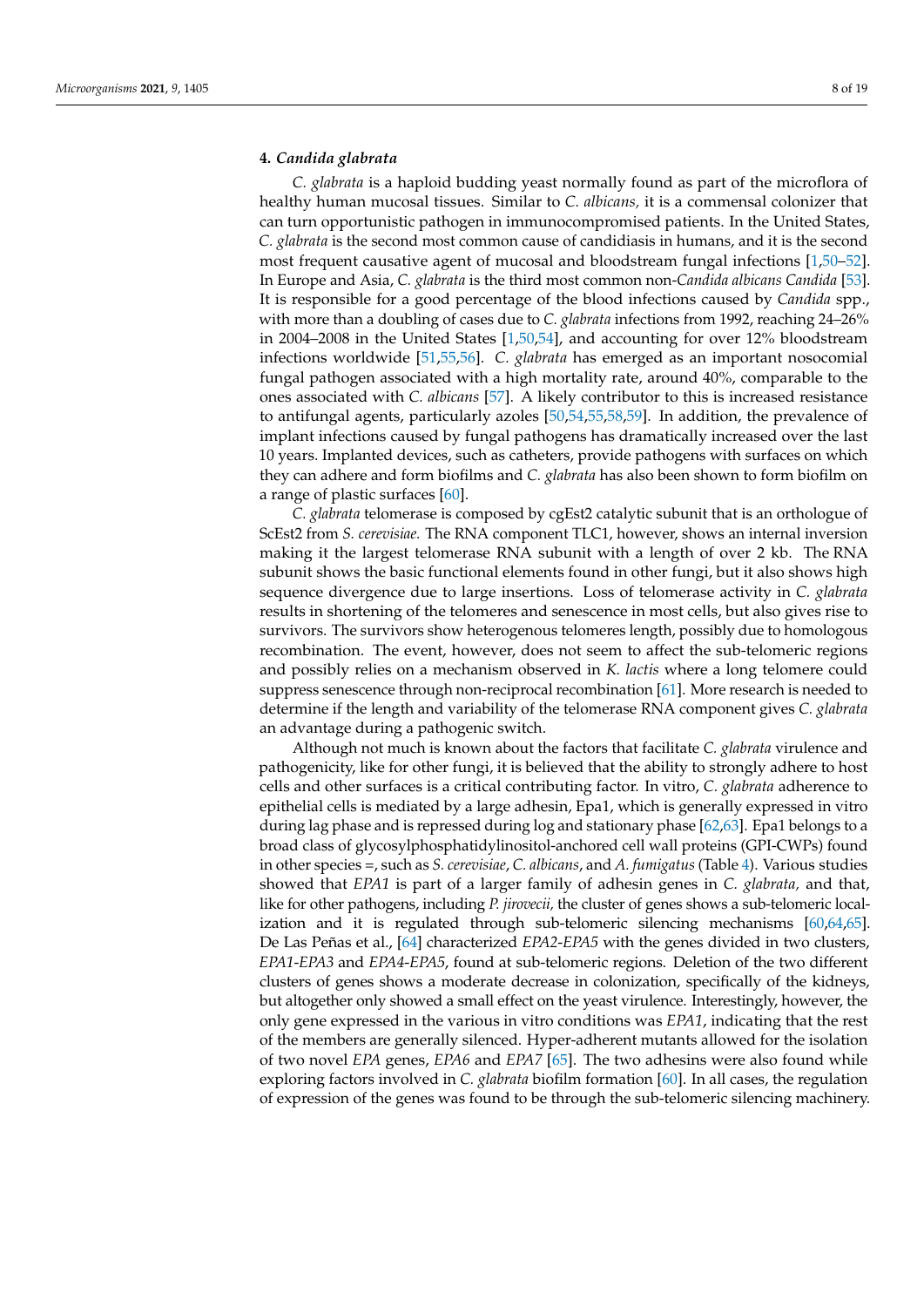| Gene/Genes | Protein/Metabolite                                                                         | Function                                                                                                  | <b>References</b> |
|------------|--------------------------------------------------------------------------------------------|-----------------------------------------------------------------------------------------------------------|-------------------|
| $EPA1-7$   | Large adhesin proteins<br>(glycosylphosphatidylinositol-<br>anchored cell<br>wall protein) | Adherence; clusters of<br>subtelomeric EPA genes are<br>involved in colonization and<br>biofilm formation | [62, 63]          |
| $SIR$ 1-4  | Histone deacetylase and<br>silencing proteins                                              | Involved in transcriptional<br>repression, gene silencing,<br>and adhesion                                | <b>64</b>         |
| RAP1       | Repressor activator protein 1                                                              | Regulator of telomere length and<br>structure; Involved<br>in gene silencing                              | 64                |
| $RIF1-2$   | Rif1 and Rif2 regulatory<br>Proteins                                                       | Regulators of telomere length and<br>structure; Involved<br>in gene silencing                             | [66]              |
| $HDF1-2$   | yKu70/80                                                                                   | Telomere maintenance;<br>non-homologous end join repair                                                   | [67]              |

<span id="page-9-0"></span>**Table 4.** Subtelomeric genes that increase pathogenicity in *C. glabrata*.

Phylogenetically, *C. glabrata* is more closely related to *S. cerevisiae* than to *C. albicans*, as close homologues of *S. cerevisiae* genes can be found in the *C. glabrata* genome and both genomes conserve a high degree of synteny [\[68,](#page-17-23)[69\]](#page-18-0). Considering the reported synteny between genes in the two organisms, it has been explored if similar sub-telomeric silencing complexes were acting in both organisms. The silencing of the adhesin genes is, in fact, mediated by proteins similar to the machinery used for telomeric silencing in *S. cerevisiae;* however, interestingly enough, the family cluster of adhesin genes are not found in *S. cerevisiae* [\[64\]](#page-17-19) and the highly homologous silencing complex proteins seem to have different roles in the two organisms [\[60\]](#page-17-15). *C. glabrata* has in effect homologues of all the *S. cerevisiae* genes implicated in transcriptional silencing at the telomeres barring *SIR1*. Silencing in *S. cerevisiae* is mediated by binding of RAP1 to the telomeric repeats. The bound protein is known to recruit the SIR complex. One of the components of the SIR family, the histone deacetylase SIR2, which targets H3 and H4, primes the region increasing the binding of two other components, SIR3 and SIR4 and extending the transcriptional repression (Table [4\)](#page-9-0). Another sets of proteins RAP1 interacts with are RIF1 and RIF2, which are involved in telomere length regulation, with RIF1 having a role in the silencing of both the telomeric and sub-telomeric regions (Table [4\)](#page-9-0). Both *sir3*∆ strains and strains with a mutated *RAP1* de-repressed the transcription of the *EPA2-5* genes, albeit silencing differed for the two different clusters with a complete silencing for *EPA4/5,* and a more gradual telomere-distance dependent silencing for the *EPA1-4* cluster [\[64\]](#page-17-19). In the *C. glabrata* hyper-adherent mutants increased adherence was also affected by *EPA* genes, and *RIF1* and *SIR3*. *sir3*∆ and *rif1*∆ strains showed induction of genes from the whole *EPA* family, with *EAP1*, *EPA6,* and *EPA7* being the main, albeit not the only, drivers of the hyper-adherent phenotype. *RIF1*, *RAP1,* and *SIR3* are required in *C. glabrata* for the silencing of genes at sub-telomeric locations with silencing generally decreasing as the distance from the telomere increases.

Overexpression of *EPA1*, *EPA6,* and *EPA7* in *sir3*∆ strains has been shown to be the cause of *C. glabrata* hypercolonization of the kidneys, implicating SIR-mediated silencing in the regulation of the *EPA* genes expression and in *C. glabrata* virulence. Analysis of *EPA1* expression in individual cells showed that the expression is highly heterogenous and it is controlled at the transcriptional level, and that the mode of silencing is also cell-specific, with some cells depending on SIR, and others relying on some other transcriptional mechanism [\[70\]](#page-18-1). These types of behavior are believed to be connected to genes that respond to environmental changes. For example, the lack of nicotinic acid can affect SIR2, a NAD<sup>+</sup>-dependent histone deacetylase, activity that in turn would derepress *EPA1* expression. This could be a drive in kidney infection [\[71\]](#page-18-2). *C. glabrata* contains four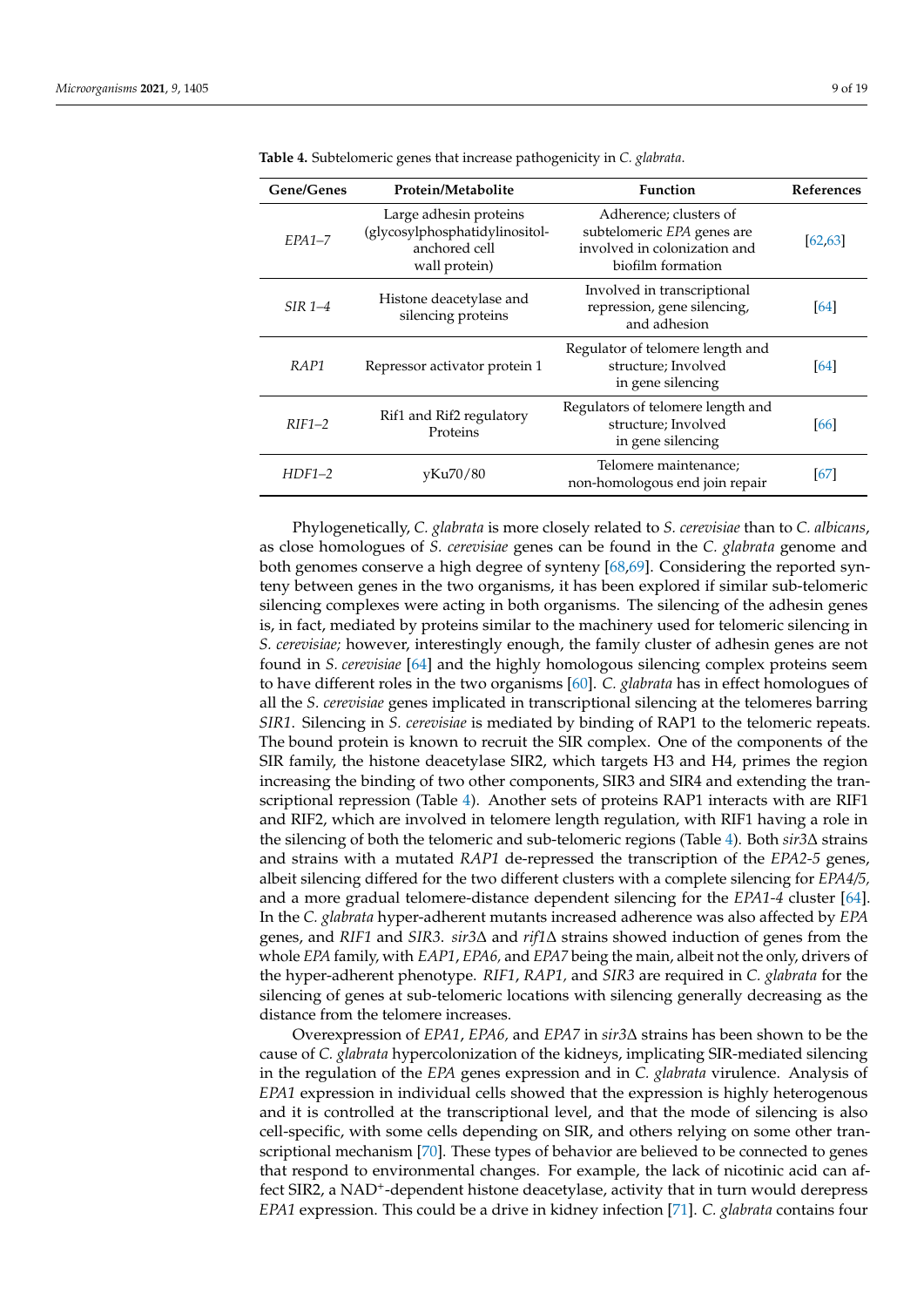more gene homologues of *SIR2: HST1*–*HST4*. The closest paralogue of *SIR2* is *HST1,* which, like *SIR2* is involved in transcriptional repression, but its function does not overlap with *SIR2. HST1* is also dependent on niacin to work. Loss of *HST1* increases EPA6 transcription and adherence of *C. glabrata* to epithelial cells, and increases *C. glabrata* resistance to fluconazole and hydrogen peroxide by derepressing the silencing of other genes [\[71](#page-18-2)[,72\]](#page-18-3). These findings suggest a model in which the pathogen in a specific environment, e.g., the genitourinary tract, can increase its ability to colonize the organs and acquire multidrug resistance. Furthermore, it can develop better oxidative stress response.

In addition to sub-telomeric silencing, *EPA1* expression is negatively regulated by a *cis*-acting negative element. This element is a 200-bp sequence located in the intergenic region between *EPA1* and *EPA2*. It is 300-bp downstream from the *EPA1* stop codon and is the binding site for yKu70 and yKu80. Hence, *EPA1* expression is controlled by sub-telomeric silencing through the SIR complex and by a telomere independent mechanism involving the *cis*-element in association with yKu70/80 [\[63\]](#page-17-18). *EPA1* expression has also been shown to be under the influence of different genes on different telomeres. Juárez-Reyes et al. [\[73\]](#page-18-4) examined at the only telomere among the ones they analyzed that was not under the control of yKu70 and yKu80 for *EPA* silencing, and found a proto-silencer, Sil2126, located between the *EPA3* gene and the telomere. It has an overlapping function with yKu70 and yKu80 so that  $E_R$  telomere seems to be independent of yKu70 and yKu80 control [\[67\]](#page-17-22). Considering the telomere apparent independence from yKu70 and yKu80 when Sil2126 is present and the pro-silencer limitations, it is fair to assume that other *cis*-acting element may be present at the sub-telomeric region to allow Sil2126 activity. Silencing, in case of Sil2126 loss, is mediated by yKu70 and yKu80 [\[73\]](#page-18-4). Proto-silencer Sil2126 contains binding sites for RAP1 and ABF1, both known to mediate the formation of heterochromatin through their recruitment of the SIR complex. Sil2126 can strongly interact with an intergenic region between *EPA2* and *EPA3* and create a loop. The proto-silencer can also interact with the negative *cis*-element found between *EPA1* and *EPA2*. Through these interactions and the recruitment of the various proteins responsible for sub-telomeric regions silencing, it is believed that expression of *EPA1*, *EPA2*, and *EPA3* is kept under strict control by the cell. It is possible that *cis*-elements are present, particularly at other telomeres, since the mechanisms seem to be different on different chromosomes [\[74\]](#page-18-5). The phenotype for the *rif1*∆, which showed a decrease of liver and spleen colonization, seems to be more complex. The increase of telomere length due to *RIF1* deletion may have broader effects than the loss of sub-telomeric silencing seen with *sir3*∆ [\[65\]](#page-17-20). It is hypothesized that the increase in telomere length in the *rif1*∆ strain titrate SIR proteins from other chromosomal sites, reducing silencing at those sites and concomitantly increasing silencing of genes at more telomeric locations and confirming RIF1 role in telomere length in *C. glabrata* [\[65\]](#page-17-20).

In analyses of biofilms, it has been showed that the known adhesins do not seem to have a role in *C. glabrata* cells adhesion to plastic substrates, but both *EPA6* and *EPA7* are expressed after biofilm establishment with *EPA6* being one of the main players for cell-to-cell adhesion in the formed biofilm. It is possible other adhesins in the family mediate the initial stages. The sub-telomeric silencing control of these genes in biofilms was confirmed by looking at *sir4*∆ and *sir4*∆ epa6∆ mutant strains. Both strains showed the same level of biofilm formation, suggesting that release of silencing of the gene cluster may be more important than just *EPA6* expression. It was in fact observed both in *sir4*∆ and *rif1*∆ that *EPA1*-*EPA5* and *EPA7* were overexpressed [\[60\]](#page-17-15).

The silencing and release of repression are the basis of the different expression of the adhesin family members in the various mutant backgrounds. These results suggest that their transcription is likely mediated by the sub-telomeric silencing machinery in response or in addition to responses to particular environmental clues. Rosas-Hernandez et al., [\[67\]](#page-17-22) looked at the role of the proteins in the various telomeric complex for specific telomeres in *C. glabrata* and found that silencing of different sub-telomeric regions is based on different requirements. They established that *HDF1* and *HDF2,* coding for yKu70/80, are functional equivalents of the *S. cerevisiae* genes and have a role in telomere maintenance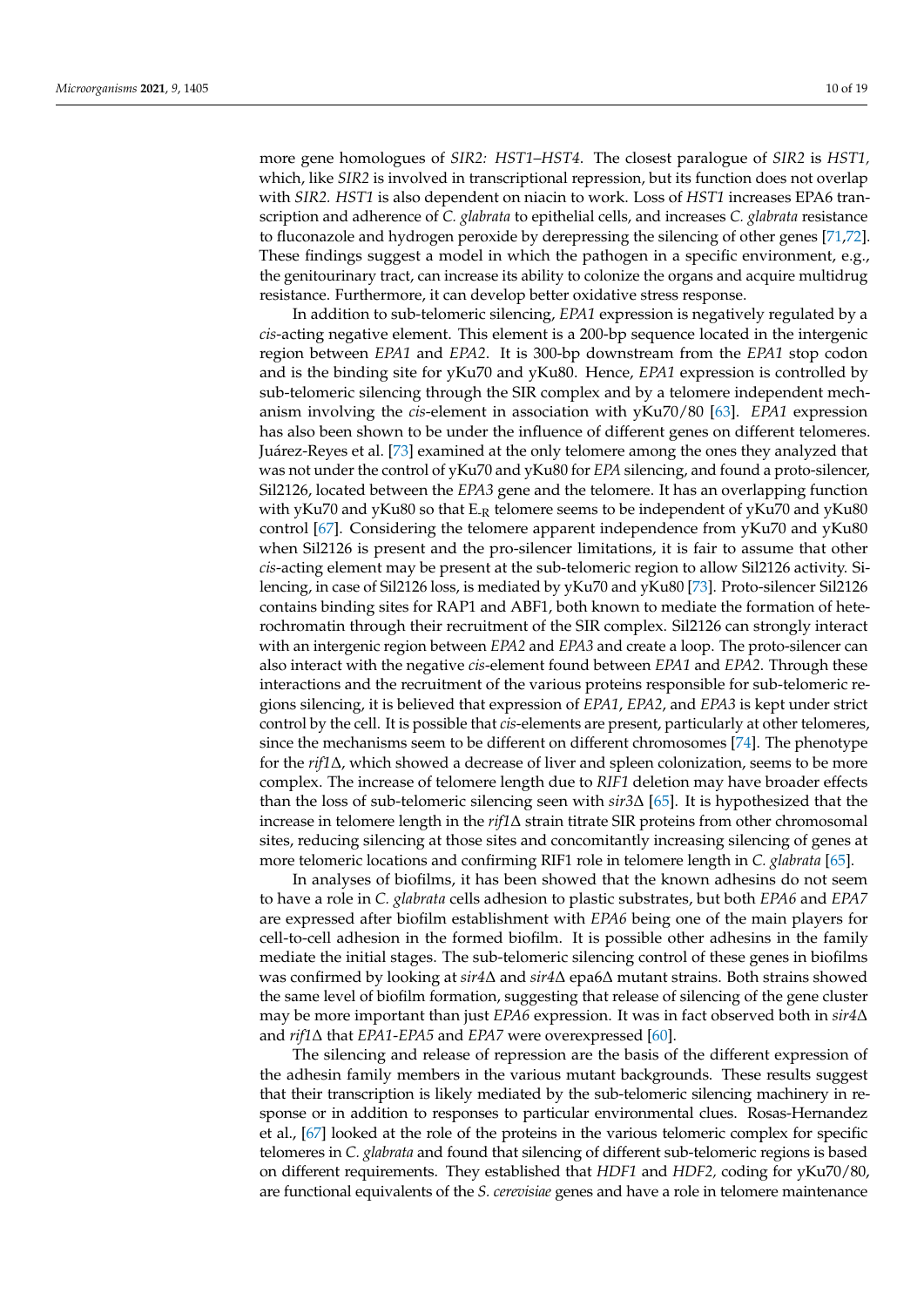and non-homologous end join repair (NHEJ) (Table [4\)](#page-9-0). They also found that although Rap1, Sir2, Sir3, and Sir4 are required for sub-telomeric genes silencing at various telomeres, Rif1, yKu70/80 function has a different impact at different sub-telomeric regions. In *C. glabrata,* the sub-telomeric regions subjected to TPE can reach up to 25 kb, much larger than in other known fungi, and *SIR2*, *SIR3*, and *SIR4* are required for TPE to work. Rif1, yKu70, and yKu80, however, do not have such blanket effect. yKu70 and yKu80 are required for TPE at some chromosomes, but not all. Rif1 has a positive role in telomeres silencing but its effect varies at different telomeres and shows discontinuous silencing across the telomere. The differential effect of these proteins on the telomeres may be due to the presence of *cis*-acting silencers at sub-telomeric regions. A silencer regulating *EPA3* was isolated in *C. glabrata* with its function based on interactions with Sir3. Its function, mdata from silencers in *S. cerevisiae*, is correlated to telomeres length and consequent availability of Sir3. Longer telomeres, like in *rif1*∆, would mean more Rap1 bound to the DNA and greater recruitment of the SIR complex to telomeres and less to the *cis*-element and hence de-repression of the gene expression. Shorter telomeres, like in *hdf1*∆ and *hdf* 2∆, and more availability of Sir3, results in stronger silencing of the sub-telomeric genes at that region [\[67\]](#page-17-22). The complex regulation of expression of adhesin genes with differential silencing and expression of the proteins at different telomeres in response to environmental clues can be the basis of the antigen heterogenicity on different cells in the same population and guarantee an escape mechanism for the pathogen during infections in vivo.

yKu70, yKu80, and Rif1 are also involved in sub-telomeric silencing of the *MTL3* locus in *C. glabrata.* Although *C. glabrata* has never been shown to mate and in general human pathogenic fungi do not show a sexual cycle, it has been hypothesized that mating could activate specific combinations of genes required for virulence and survival in the host. The *MTL3* silencing is imperfect and can potentially have a role in cell-specific genes seen in *C. glabrata* that could be correlated with pathogenicity and virulence [\[75\]](#page-18-6).

Genomic rearrangements in *C. glabrata* have been observed in clinical specimens and seem to be correlated to the fungus virulence and drug resistance [\[76\]](#page-18-7). This type of behavior leading to genomic instability, including the creation of new chromosomes, is generally deadly, but can be observed in haploid organisms that rely on asexual reproduction. Albeit, such rearrangements have been seen in other yeasts, such as *S. cerevisiae*, to which *C. glabrata* is evolutionarily closer, it is usually observed under lab conditions and as a result of mutant background. *C. glabrata* shows a high rate of non-reciprocal translocation, chromosome fusion, novel chromosomes giving rise to varying karyotypes. Such variations have been observed in other pathogens in connection with increase in drug resistance and virulence. It has been hypothesized that such dramatic genomic changes in *C. glabrata* are due to telomeric instability. In fact, both *TEN1* and *RIF2*, which are important for telomere maintenance, are missing in the pathogen and known in *S. cerevisiae* to be involved in telomere end protection and length regulation [\[25\]](#page-16-7).

#### **5.** *Pneumocystis* **Fungi**

*Pneumocystis* are parasitic fungi that become pathogenic upon weakening of the immune system of the host, causing pneumonia that can turn fatal. The organism is often associated with the AIDS pandemic as it was one of the first diseases associated with it. In the 1980s, Pneumocystis infections were found in half of the adult AIDS patients and were associated with high mortality. The numbers of infections in developed countries have decreased, but the pathogen is still one of the deadliest worldwide. Even in countries where modern drugs have helped in reducing the more dire effects of HIV infections, *Pneumocystis* infections are still a critical problem in patients undergoing immunosuppressive treatment for other chronic medical issues. In fact, *Pneumocystis* pneumonia has been observed to have a higher incidence of death in non-AIDS patients, 40–70%, than in AIDS-patients, 10–30% [\[77\]](#page-18-8).

The understanding of *Pneumocystis* biology has been hindered by the difficulties to cultivate and propagate the organism in vitro. *Pneumocystis* is an obligate parasite and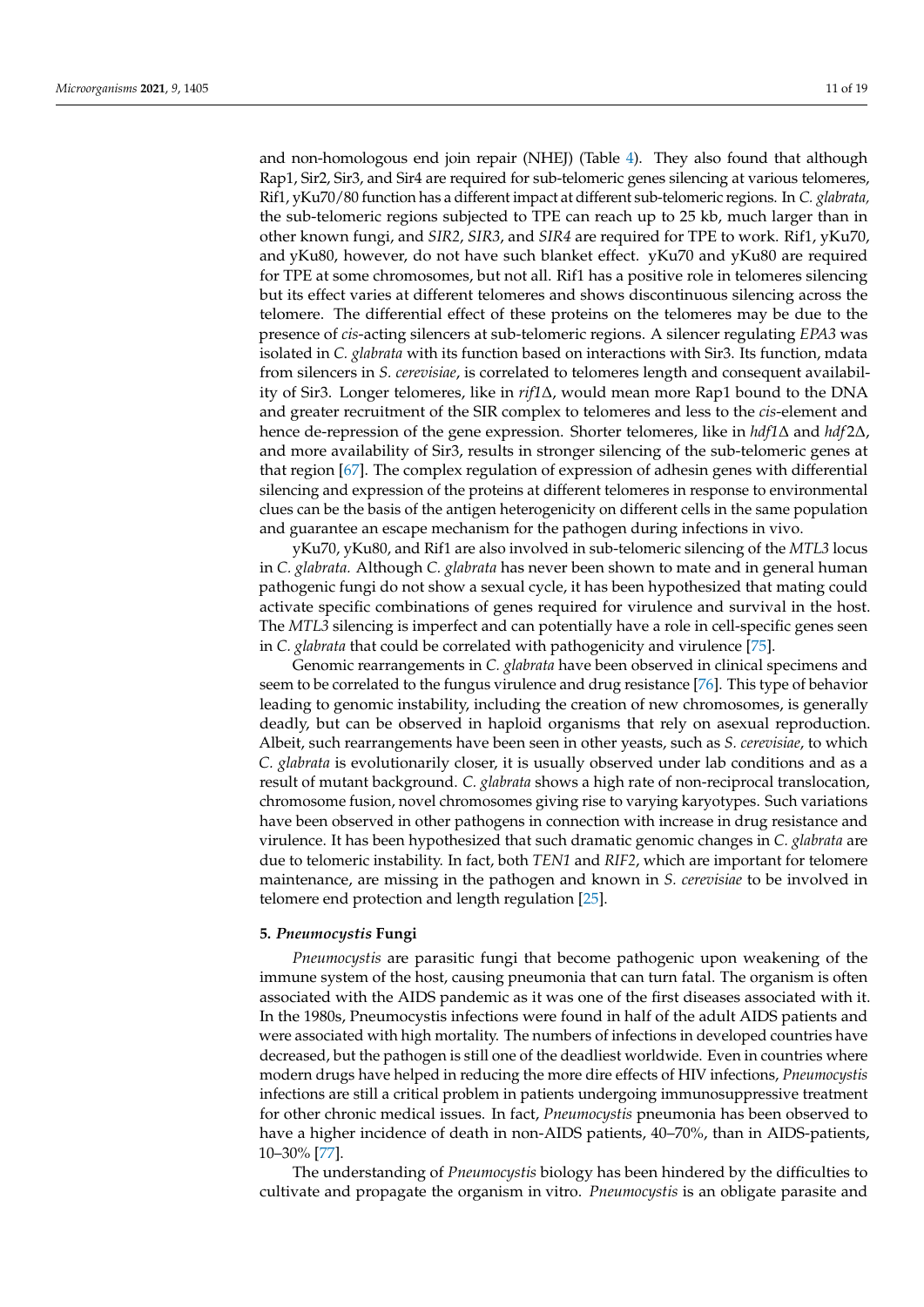comparative genomic studies show that the evolution of *Pneumocystis jirovecii* involved the loss of genes from pathways essential for independent growth and reproduction [\[78\]](#page-18-9). Due to this situation, much of the data regarding the organisms come from samples taken from *Pneumocystis* infected humans or rats or from comparative genomic analysis [\[79](#page-18-10)[–83\]](#page-18-11). The obliged reliance on the host may be the reason why different pneumocystis strains generally target mammalian lungs in a very species-specific way.

Data on the telomere structure and associated proteins of *Pneumocystis* are limited. What is known is that *Pneumocystis jirovecii* has telomeres composed of 5'-TTAGGG-3 0 repeat sequences and that telomeres should encompass approximatively 10% of the genome [\[3](#page-15-2)[,43,](#page-16-25)[84\]](#page-18-12) Some of the telomeric repeats have also been observed at non-telomeric sites, possibly as the result of chromosome rearrangements or as internal repeats part of sub-telomeric sequences [\[85,](#page-18-13)[86\]](#page-18-14). Similar to other fungi, two of the key components of *Pneumocystis* virulence are its ability to adhere to the epithelial cells in the alveoli of the host and the ability to offset the response of the host immune system. Although, due to the technical difficulties in culturing the organism, the players involved in cell adhesion have not been well characterized. A superfamily of surface proteins composed by eight families of genes involved in antigenic variation were discovered in *Pneumocystis* and they are specific to the organisms. All but one are composed by clusters localized at sub-telomeric regions [\[81](#page-18-15)[,87\]](#page-18-16).

The diversity in the genes within the surface proteins family and among family may be due to the localization that could favor genetic recombination between members of each gene family over time. Schmid-Siegert et al. [\[82\]](#page-18-17) observed high variability of the sub-telomeres between *P. jirovecii* isolates, which has been associated with frequent subtelomeric recombination. Pseudogenes are also be maintained within the sub-telomeric regions possibly so the organism can keep a reservoir to use for the creation of mosaic genes. Telomeric genes can also undergo mitotic recombination without causing major genomes rearrangements and can involve non-homologous chromosomes. A sub-telomeric localization for these family clusters may support mutually exclusive expression through gene silencing observed in one of the main families.

Cell wall composition in fungi varies depending on the life cycle stage and may also be relevant for the fungus pathogenicity and virulence. *Pneumocystis* has been known to present different life cycle states such as precystic, cystic, and trophic, with the trophic form being predominant during active infection [\[77\]](#page-18-8). Some members of the major surface glycoproteins (MSG), the most abundant components of the cell wall and a key target for the host immune defense, are known to interact with proteins in the extracellular matrix, like fibronectin, suggesting a role in cell adhesion; however, data show that their expression is consistent throughout different phases of life of the pathogen. A more relevant role for the *MSG* gene family seems to be to mediate the response of the host immune system to the parasite. It is believed that antigenic variation or mosaicism of the *MSG* expression is one of the mechanisms used by the fungus to evade their host defenses (Table [5;](#page-13-0) [\[81,](#page-18-15)[83\]](#page-18-11). *MSG* family genes are clustered around the telomeres with 2 to 4 genes located at each of the end of the *Pneumocystis* chromosomes [\[80\]](#page-18-18). The family comprises approximatively 80 isoforms, but only a single isoform is expressed on the cell surface at any time while all the other members are transcriptionally silenced in what is called mutually exclusive expression. Interestingly, albeit every individual fungus expresses a single MSG isoform, individuals in the population can express multiple isoforms during infection as observed in *Pneumocystis jirovecii* [\[88\]](#page-18-19). MSG isoforms are also expressed differently, and may differ in different species mirroring the species specificity of the organism [\[88\]](#page-18-19). The host specific expression may facilitate evasion of the host immune system [\[88\]](#page-18-19).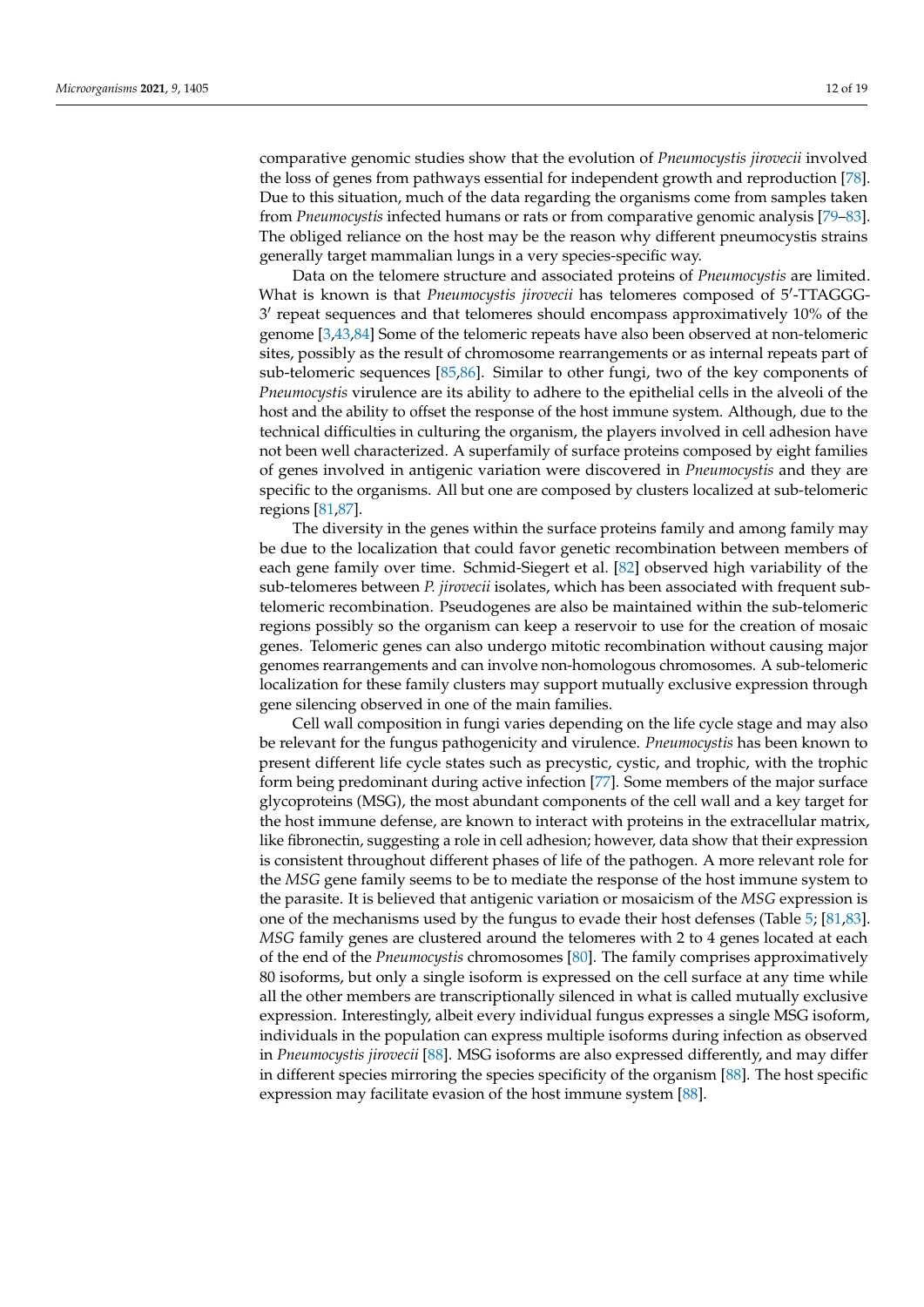| Gene/Genes | Protein/Metabolite             | <b>Function</b>                                                                                                | <b>References</b> |
|------------|--------------------------------|----------------------------------------------------------------------------------------------------------------|-------------------|
| MSG        | Major Surface<br>Glycoproteins | Components of cell wall and<br>involved in antigenic variation<br>evading host immune responses                | [81, 83]          |
| MSR        | MSG-related antigens           | Part of the MSG superfamily<br>involved in isoform switching and<br>immune evasion<br>with antigenic variation | [77]              |
| PRT1       | Cell surface protease          | Involved with MSR in immune<br>evasion with antigenic variation                                                | [77]              |

<span id="page-13-0"></span>**Table 5.** Subtelomeric genes that increase pathogenicity in *Pneumocystis*.

Using long read sequencing technology, the highly repetitive sequences of the *Pneumocystis* genome, specifically for *P. jirovecii* and *P. murina*, has been characterized [\[81\]](#page-18-15). These sequences encompassed the large gene families of MSG and kexin proteases. In the reduced *Pneumocystis* genome, the *MSG* gene family represents 3–6% of the genetic material underlying its importance for the organism. Both families are found in sub-telomeric regions where most of the genetic variation was found in *P. jirovecii*.

It has also been found that each *Pneumocystis* genome encodes approximately 60–180 *MSG* genes, depending on the species, including the classical *MSG* genes, *MSG-related (MSR)* genes, and additional related genes [\[81\]](#page-18-15). These genes are collectively termed the *MSG* superfamily. Based on domain structure, phylogeny analysis and expression control mechanisms of the msg superfamily, it has been proposed a classification of five families, named as *MSG-A*, *MSG-B*, *MSG-C*, *MSG-D*, and *MSG-E* (Table [6;](#page-14-0) [\[88\]](#page-18-19)). According to the chromosomal-level assemblies of the *P. murina* and *P. jirovecii* genomes, *MSG* genes are located almost exclusively in subtelomeric regions and usually present in clusters. Expression of the *MSG* genes is under the control of a promoter region called the upstream conserved sequence (*UCS*). The sequence is located upstream of the individual *MSG* gene expressed by the organisms. The *UCS* includes both promoter and the leader sequence that is responsible for the protein translocation to the endoplasmic reticulum for the incorporation into the cell wall. The mechanism used by *Pneumocystis* to switch between isoforms is still unclear, but it is hypothesized that the telomeric *UCS* location may promote recombination events that allow switching *MSG* gene expression [\[89\]](#page-18-20). More specifically, site-specific recombination involves *USC* and a sequence found at the beginning of each of the *MSG* termed conserved recombination junction element (*CRJE*). Members of the family can be expressed only upon recombination of their *CRJE* with that of the single-copy *UCS*. Schmid-Siegert et al., [\[82\]](#page-18-17) suggested that mosaic genes could be created by homologous recombination within each *MSG* family. They hypothesized that genes closest to the telomeres may undergo recombination at the *CRJE* sequences for the exchange of the single gene and that this may facilitate telomere exchanges [\[82\]](#page-18-17). In addition, the *CRJE* sequence has a recognition site for Kex1, the protease coded by the *PRT1* gene also found at sub-telomeric regions, which may be involved in the maturation of the MSG antigens and potential add another layer of complexity to the expression of mosaic genes.

Two other characterized gene families, *MSR* genes family and the *PRT1* family, located at telomeres in *Pneumocystis jirovecii,* may also be involved in immune evasion by increasing surface antigenic variation (Table [6;](#page-14-0) [\[77\]](#page-18-8)). Their expression does not seem to be dependent on the *UCS* and the organism will express a variety of these protein isoforms. While MSR, like MSG, proteins are found on the cell surface, the Ptr1 polypeptide that has been described in *P. jirovecii* codes for a protease. In *P. jirovecii*, the proteases are located on the cell surface and it is hypothesized that they are involved in modification of cell surface proteins on location and hence in increasing antigenic variation. Another hypothesis is that they have a role in degrading host protein affecting pathogen survival. The *PRT1* isoform characterized in *P. jirovecii* codes for Kex1, a protease that is believed to have a function in the Golgi apparatus, possibly processing MSG [\[77\]](#page-18-8). Keely et al., [\[80\]](#page-18-18) sequenced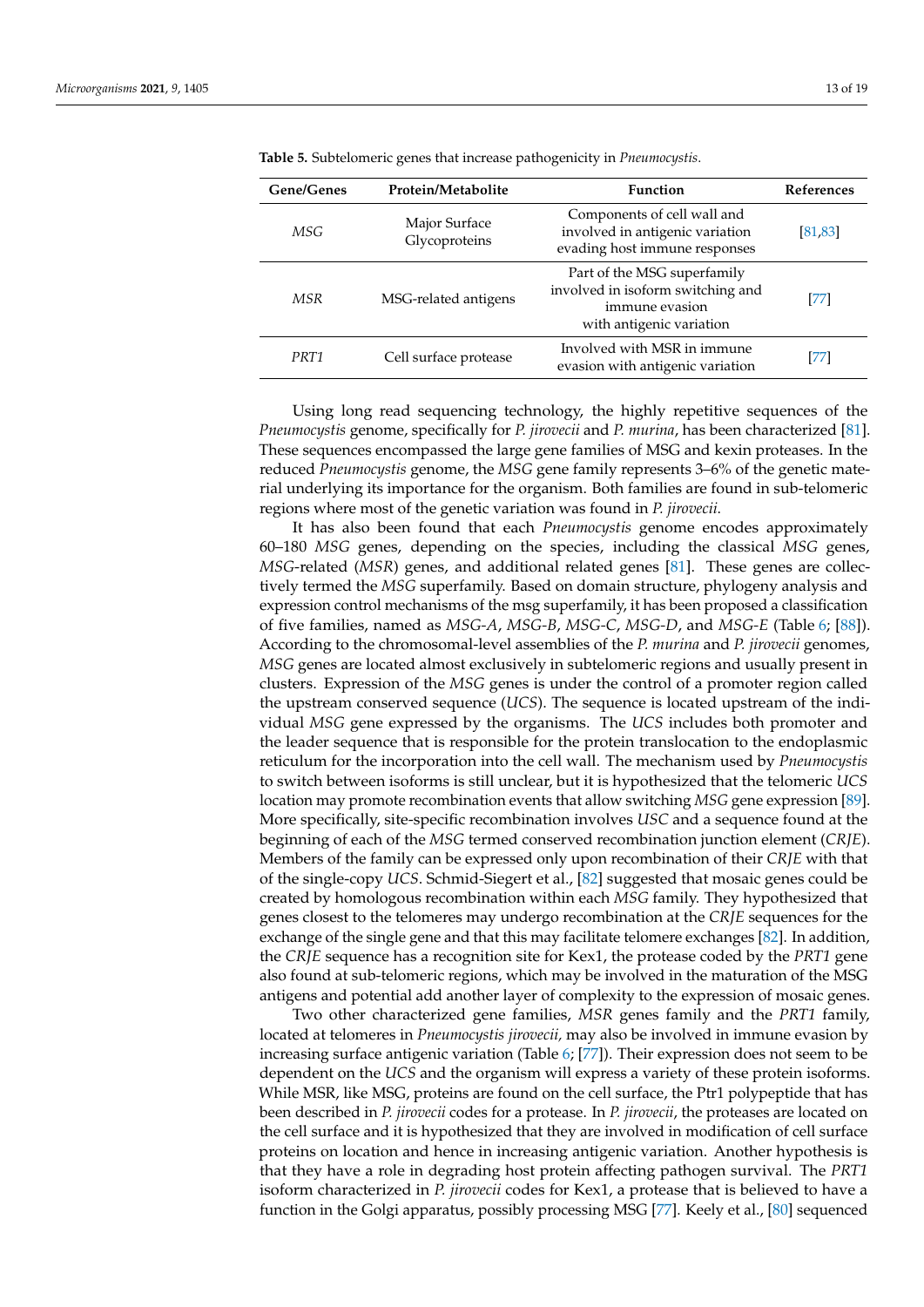six telomeric segments and found the members of the gene families were generally structured in *PTR1*-*MSR*-*MSG* repeats, suggesting the possibility of a readthrough transcription [\[80\]](#page-18-18). However, it is not likely the case as the various *PTR1* and *MSR* family members can be consistently expressed, while as mentioned only one particular *MSG* is expressed at the time [\[79\]](#page-18-10). The mechanism of the variations in the gene expression in this family is not known, but their telomeric/sub-telomeric location may also be instrumental. Genes that are not located at the expression site can undergo telomeric silencing. In addition, sequences of intergenic spacer were found to be more conserved than the genes themselves and were present both at telomeric and sub-telomeric regions. These spacers have been known to have a role in gene expression, by silencing adjacent genes or impeding the spread of repressive chromatin, and recombination by regulating recombination of telomeric genes through the association of chromosome ends.

**Table 6.** Summary of the MSG superfamily members identified in *Pneumocystis* species.

<span id="page-14-0"></span>

|              | No. of MSG Genes |              |                                                |                   | Characteristics           |                   |                       |  |
|--------------|------------------|--------------|------------------------------------------------|-------------------|---------------------------|-------------------|-----------------------|--|
| Family       | P. murina        | P. jirovecii | <b>Average Gene</b><br>(kb)/Protein (kDa) Size | No. of<br>Introns | 5'-end Leader<br>Sequence | No. of<br>Domains | Expression<br>Mode    |  |
| MSG-A1c      | 22               | 86           | 3.2/120                                        | $\overline{0}$    | CRIEd                     | 9                 | Mutually<br>exclusive |  |
| $MSG-A2c$    | 14               | $\theta$     | 2.9/218                                        |                   | Highly conserved          | $7 - 9$           | Independently         |  |
| $MSG-A3c$    | 6                | 33           | 3.1/117                                        | $1 - 2$           | Highly variable           | 9                 | Independently         |  |
| $MSG-B$      | $\theta$         | 21           | 1.4/55                                         | $1 - 2$           | Highly variable           | $2 - 3$           | Independently         |  |
| MSG-C        | 6                | 2            | 1.7/60                                         |                   | Highly conserved          | 3                 | Independently         |  |
| MSG-D        |                  | 20           | 2.9/111                                        |                   | Highly variable           | $3 - 6$           | Independently         |  |
| MSG-E        | 7                | 5            | 1.2/49                                         |                   | Highly variable           |                   | Independently         |  |
| Unclassified | 8                | 12           | 0.9/37                                         | $0 - 8$           | Highly variable           | $0 - 1$           | Unknown               |  |

#### **6. Conclusions**

Telomeres, the long non-coding sequences found at the ends of linear DNA, have long been associated with DNA replication protection of chromosomal ends [\[90\]](#page-18-21). In this review, however, we demonstrated that the value of these sequences, and more importantly their sub-telomeric counterparts, goes far beyond just a protective mechanism in various fungal species. In many opportunistic fungal pathogens, the virulence and adaptability of those species is found influenced by the expansion of highly variable sub-telomeric sequences flanking telomeres [\[91\]](#page-18-22). Gene clusters yielding secondary metabolites influencing virulence, as well as hyphal extension abilities for added adherence and pathogenicity, are amongst the sub-telomeric components identified in opportunistic pathogen activities in a variety of fungi, including *Candida* and *Aspergillus* species that are amongst the most problematic for humans [\[27](#page-16-9)[,41\]](#page-16-23). Gene families in telomeres of *Pneumocystis* have even demonstrated involvement in cell surface antigens [\[77\]](#page-18-8). Thus, not only are telomeric and sub-telomeric sequences of potentially critical value in understanding the virulence, adherence, and adaptability of fungal pathogens, but also the immune responses and evasive activities as well. It is evident that increased attention to studying the telomere and sub-telomeric structures and functions of fungal species could have great implications in the medical field, as potential targets of treatment and control of pathogens.

Although telomeres have an essential role in the survival of an organism in many species, including yeasts, both telomeric sequences and telomeric proteins have been undergoing evolutionary changes. Most fungi retain the canonical sequence. However, the model organisms *S. cerevisiae* and *Schizosaccharomyces pombe,* similar to other species, such as *C. albicans, Kluyveromyces lactis*, show variation both in sequence and in length of the telomeric repeats, with *C. albicans* and *K. lactis* reaching over 20 nucleotides in length [\[92\]](#page-18-23). Similarly, yeast telomeric proteins span from showing similarities to the mammalian ones, such as in *S. pombe,* to distinct and independent DNA binding proteins, such as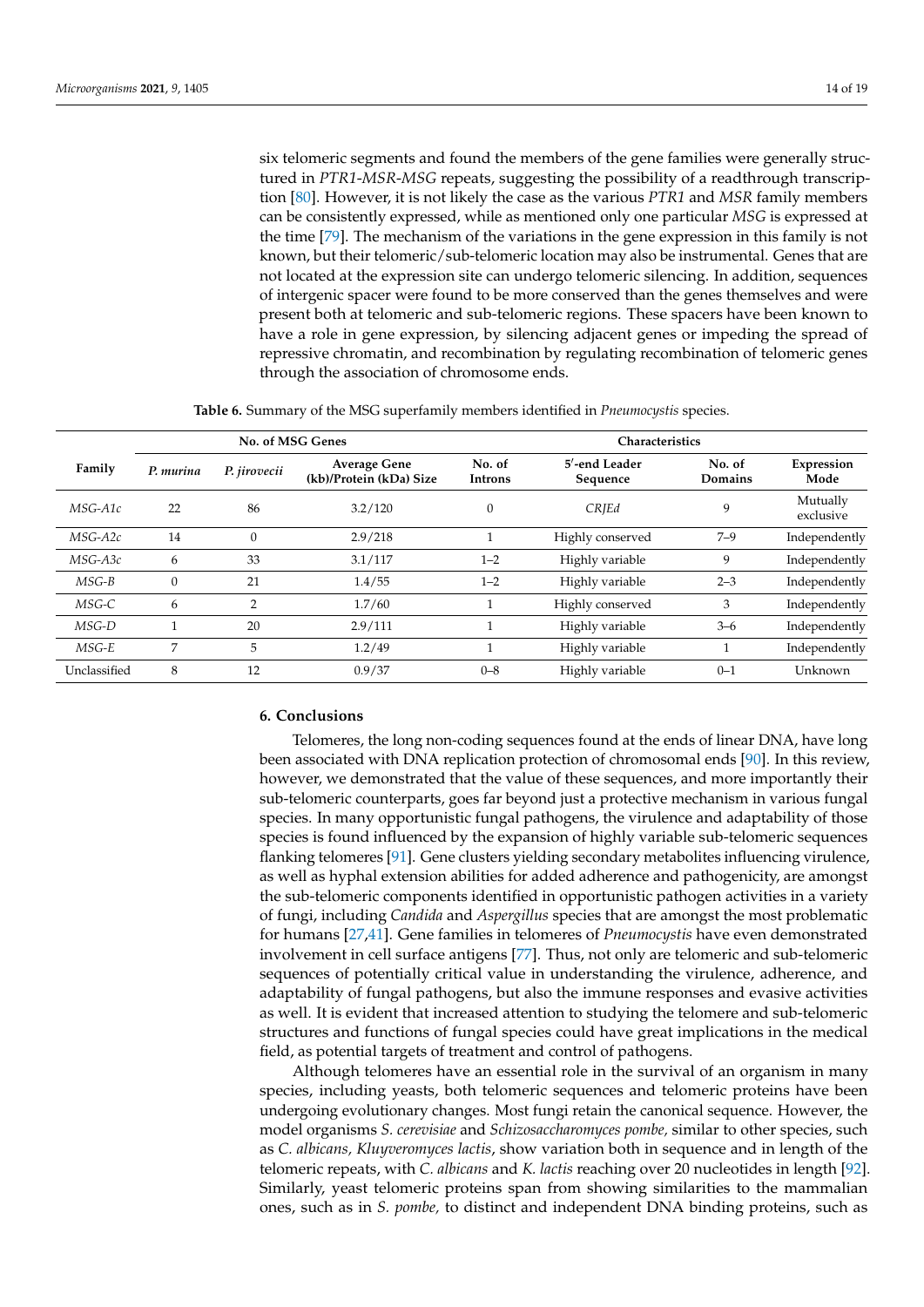Rap1 in *S. cerevisiae* or like Tbf1, also in *S. cerevisiae,* having a role also in subtelomeres regulation and structure and as a transcription factor elsewhere in the genome [\[93,](#page-18-24)[94\]](#page-18-25). The co-evolution of telomeric sequences along with their accompanying proteins and chromatin has an important role in fungi to survive and become pathogenic, but there is still much to learn about the topic. Epigenetics and chromatin structure play a role in telomeric and subtelomeric influences on pathogenicity, with recent studies demonstrating heterochromatin's repressive effects on gene expression modifies gene stability and thus pathogenicity in variable environments of common human fungi, but much more research in this area needs to be performed [\[95\]](#page-19-0). Furthermore, it should be noted that not only has pathogenicity in fungi been found influenced by these epigenetic and telomeric regulations, but also various other Eukaryotic pathogens, such as protozoan parasites, appear to be subject to similar mechanisms [\[96\]](#page-19-1). Overall, epigenetics and genomics open a whole new world of information on pathogenicity and infectious disease understanding/targeting.

**Author Contributions:** All authors contributed to the conceptualization, development, and editing of this article. All authors have read and agreed to the published version of the manuscript.

**Funding:** This work was funded by a NATO grant (NATO SPS G5266), PSC-CUNY awards, and CUNY Institute for Macromolecular Assemblies research support to C.H.S.

**Institutional Review Board Statement:** Not applicable.

**Informed Consent Statement:** Not applicable.

**Data Availability Statement:** Not applicable.

**Acknowledgments:** We would like to thank Bronx Community College and the College of Staten Island for their continued support in our scientific research endeavors and academic professional development.

**Conflicts of Interest:** The authors declare no conflict of interest.

#### **References**

- <span id="page-15-0"></span>1. Pfaller, M.A.; Diekema, D.J. Epidemiology of Invasive Mycoses in North America. *Crit. Rev. Microbiol.* **2010**, *36*, 1–53. [\[CrossRef\]](http://doi.org/10.3109/10408410903241444)
- <span id="page-15-1"></span>2. O'kane, C.J.; Weild, R.; Hyland, E.M. Chromatin structure and drug resistance in *candida* spp. *J. Fungi* **2020**, *6*, 121. [\[CrossRef\]](http://doi.org/10.3390/jof6030121)
- <span id="page-15-2"></span>3. Červenák, F.; Sepšiová, R.; Nosek, J.; Tomáška, L'. Step-by-Step Evolution of Telomeres: Lessons from Yeasts. *Genome Biol. Evol.* **2021**, *13*, 1–12. [\[CrossRef\]](http://doi.org/10.1093/gbe/evaa268)
- <span id="page-15-3"></span>4. Kwapisz, M.; Morillon, A. Subtelomeric Transcription and its Regulation. *J. Mol. Biol.* **2020**, *432*, 4199–4219. [\[CrossRef\]](http://doi.org/10.1016/j.jmb.2020.01.026) [\[PubMed\]](http://www.ncbi.nlm.nih.gov/pubmed/32035903)
- <span id="page-15-4"></span>5. Li, B. Telomere components as potential therapeutic targets for treating microbial pathogen infections. *Front. Oncol.* **2012**, *2*, 1–13. [\[CrossRef\]](http://doi.org/10.3389/fonc.2012.00156) [\[PubMed\]](http://www.ncbi.nlm.nih.gov/pubmed/23125966)
- <span id="page-15-5"></span>6. Shammas, M.A. Telomeres, lifestyle, cancer, and aging. *Curr. Opin. Clin. Nutr. Metab. Care* **2011**, *14*, 28–34. [\[CrossRef\]](http://doi.org/10.1097/MCO.0b013e32834121b1) [\[PubMed\]](http://www.ncbi.nlm.nih.gov/pubmed/21102320)
- <span id="page-15-6"></span>7. Greider, C.W.; Blackburn, E.H. The telomere terminal transferase of tetrahymena is a ribonucleoprotein enzyme with two kinds of primer specificity. *Cell* **1987**, *51*, 887–898. [\[CrossRef\]](http://doi.org/10.1016/0092-8674(87)90576-9)
- <span id="page-15-7"></span>8. Blackburn, E.H.; Collins, K. Telomerase: An RNP enzyme synthesizes DNA. *Cold Spring Harbor Perspect. Biol.* **2011**, *3*, 1–9. [\[CrossRef\]](http://doi.org/10.1101/cshperspect.a003558)
- <span id="page-15-8"></span>9. Saint-Leandre, B.; Levine, M.T. The telomere paradox: Stable genome preservation with rapidly evolving proteins. *Trends Genet.* **2020**, *36*, 232–242. [\[CrossRef\]](http://doi.org/10.1016/j.tig.2020.01.007)
- <span id="page-15-9"></span>10. Mceachern, M.J.; Blackburn, E.H. A conserved sequence motif within the exceptionally diverse telomeric sequences of budding yeasts. *Proc. Natl. Acad. Sci. USA* **1994**, *91*, 3453–3457. [\[CrossRef\]](http://doi.org/10.1073/pnas.91.8.3453) [\[PubMed\]](http://www.ncbi.nlm.nih.gov/pubmed/8159768)
- <span id="page-15-10"></span>11. Fulnečková, J.; Ševčíková, T.; Fajkus, J.; Lukešová, A.; Lukeš, M.; Vlček, Č.; Lang, B.F.; Kim, E.; Eliáš, M.; Sýkorová, E. A broad phylogenetic survey unveils the diversity and evolution of telomeres in eukaryotes. *Genome Biol. Evol.* **2013**, *5*, 468–483. [\[CrossRef\]](http://doi.org/10.1093/gbe/evt019) [\[PubMed\]](http://www.ncbi.nlm.nih.gov/pubmed/23395982)
- <span id="page-15-11"></span>12. Nabetani, A.; Ishikawa, F. Alternative lengthening of telomeres pathway: Recombination-mediated telomere maintenance mechanism in human cells. *J. Biochem.* **2011**, *149*, 5–14. [\[CrossRef\]](http://doi.org/10.1093/jb/mvq119) [\[PubMed\]](http://www.ncbi.nlm.nih.gov/pubmed/20937668)
- <span id="page-15-12"></span>13. De Lange, T. Shelterin: The protein complex that shapes and safeguards human telomeres. *Genes Dev.* **2005**, *19*, 2100–2110. [\[CrossRef\]](http://doi.org/10.1101/gad.1346005) [\[PubMed\]](http://www.ncbi.nlm.nih.gov/pubmed/16166375)
- <span id="page-15-14"></span><span id="page-15-13"></span>14. Diotti, R.; Loayza, D. Shelterin complex and associated factors at human telomeres. *Nucleus* **2011**, *2*, 119–135. [\[CrossRef\]](http://doi.org/10.4161/nucl.2.2.15135) [\[PubMed\]](http://www.ncbi.nlm.nih.gov/pubmed/21738835) 15. Li, B.; Oestreich, S.; De Lange, T. Identification of human Rap1: Implications for telomere evolution. *Cell* **2000**, *101*, 471–483. [\[CrossRef\]](http://doi.org/10.1016/S0092-8674(00)80858-2)
- <span id="page-15-15"></span>16. Kim, S.H.; Kaminker, P.; Campisi, J. TIN2, a new regulator of telomere length in human cells. *Nat. Genet.* **1999**, *23*, 405–412. [\[CrossRef\]](http://doi.org/10.1038/70508)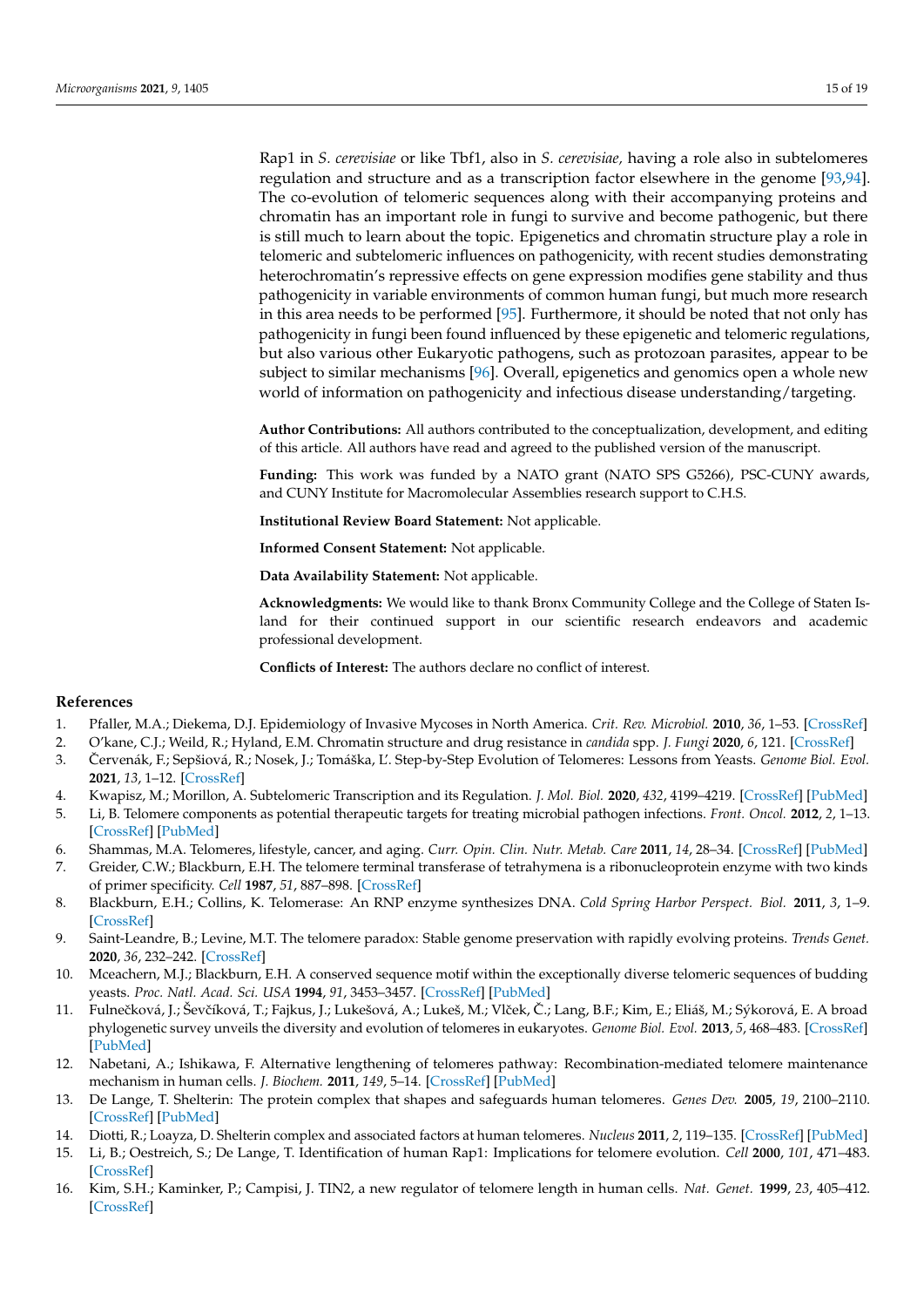- <span id="page-16-0"></span>17. Liu, D.; Safari, A.; O'Connor, M.S.; Chan, D.W.; Laegeler, A.; Qin, J.; Songyang, Z. PTOP interacts with POT1 and regulates its localization to telomeres. *Nat. Cell Biol.* **2004**, *6*, 673–680. [\[CrossRef\]](http://doi.org/10.1038/ncb1142)
- <span id="page-16-1"></span>18. Ye, J.Z.S.; Hockemeyer, D.; Krutchinsky, A.N.; Loayza, D.; Hooper, S.M.; Chait, B.T.; De Lange, T. POT1-interaction protein PIP1: A telomere length regulator that recruits POT1 to the TIN2/TRF1 complex. *Genes Dev.* **2004**, *18*, 1649–1654. [\[CrossRef\]](http://doi.org/10.1101/gad.1215404)
- <span id="page-16-2"></span>19. Broccoli, D.; Smogorzewska, A.; Chong, L.; de Lange, T. Human telomeres contain two distinct Myb-related proteins, TRF1 and TRF2. *Nat. Genet.* **1997**, *17*, 231–235. [\[CrossRef\]](http://doi.org/10.1038/ng1097-231)
- 20. Baumann, P.; Cech, T.R. Pot1, the putative telomere end-binding protein in fission yeast and humans. *Science* **2001**, *292*, 1171–1175. [\[CrossRef\]](http://doi.org/10.1126/science.1060036)
- <span id="page-16-3"></span>21. Červenák, F.; Juríková, K.; Sepšiová, R.; Neboháčová, M.; Nosek, J.; Tomáška, L.U. Double-stranded telomeric DNA binding proteins: Diversity matters. *Cell Cycle* **2017**, *16*, 1568–1577. [\[CrossRef\]](http://doi.org/10.1080/15384101.2017.1356511)
- <span id="page-16-4"></span>22. Miyake, Y.; Nakamura, M.; Nabetani, A.; Shimamura, S.; Tamura, M.; Yonehara, S.; Saito, M.; Ishikawa, F. RPA-like Mammalian Ctc1-Stn1-Ten1 Complex Binds to Single-Stranded DNA and Protects Telomeres Independently of the Pot1 Pathway. *Mol. Cell* **2009**, *36*, 193–206. [\[CrossRef\]](http://doi.org/10.1016/j.molcel.2009.08.009) [\[PubMed\]](http://www.ncbi.nlm.nih.gov/pubmed/19854130)
- <span id="page-16-5"></span>23. Jezek, M.; Gast, A.; Choi, G.; Kulkarni, R.; Quijote, J.; Graham-Yooll, A.; Park, D.; Green, E.M. The histone methyltransferases Set5 and Set1 have overlapping functions in gene silencing and telomere maintenance. *Epigenetics* **2017**, *12*, 93–104. [\[CrossRef\]](http://doi.org/10.1080/15592294.2016.1265712)
- <span id="page-16-6"></span>24. Scharf, D.H.; Heinekamp, T.; Brakhage, A.A. Human and Plant Fungal Pathogens: The Role of Secondary Metabolites. *PloS Pathog.* **2014**, *10*, e1003859. [\[CrossRef\]](http://doi.org/10.1371/journal.ppat.1003859) [\[PubMed\]](http://www.ncbi.nlm.nih.gov/pubmed/24497825)
- <span id="page-16-7"></span>25. Poláková, S.; Blume, C.; Zárate, J.Á.; Mentel, M.; Jørck-Ramberg, D.; Stenderup, J.; Piškur, J. Formation of new chromosomes as a virulence mechanism in yeast *Candida glabrata*. *Proc. Natl. Acad. Sci. USA* **2009**, *106*, 2688–2693. [\[CrossRef\]](http://doi.org/10.1073/pnas.0809793106) [\[PubMed\]](http://www.ncbi.nlm.nih.gov/pubmed/19204294)
- <span id="page-16-8"></span>26. Latgé, J.P.; Chamilos, G. *Aspergillus fumigatus* and Aspergillosis in 2019. *Clin. Microbiol. Rev.* **2020**, *33*, 310–350. [\[CrossRef\]](http://doi.org/10.1128/CMR.00140-18)
- <span id="page-16-9"></span>27. Nierman, W.C.; Pain, A.; Anderson, M.J.; Wortman, J.R.; Kim, H.S.; Arroyo, J.; Denning, D.W. Genomic sequence of the pathogenic and allergenic filamentous fungus Aspergillus fumigatus. *Nature* **2005**, *438*, 1151–1156. [\[CrossRef\]](http://doi.org/10.1038/nature04332)
- <span id="page-16-10"></span>28. McDonagh, A.; Fedorova, N.D.; Crabtree, J.; Yu, Y.; Kim, S.; Chen, D.; Loss, O.; Cairns, T.; Goldman, G.; Armstrong-James, D.; et al. Sub-telomere directed gene expression during initiation of invasive Aspergillosis. *PLoS Pathog.* **2008**, *4*, e1000154. [\[CrossRef\]](http://doi.org/10.1371/journal.ppat.1000154)
- <span id="page-16-11"></span>29. Doyle, S.; Jones, G.W.; Dolan, S.K. Dysregulated gliotoxin biosynthesis attenuates the production of unrelated biosynthetic gene cluster-encoded metabolites in *Aspergillus fumigatus*. *Fungal Biol.* **2018**, *122*, 214–221. [\[CrossRef\]](http://doi.org/10.1016/j.funbio.2017.12.007)
- <span id="page-16-12"></span>30. Lind, A.L.; Lim, F.Y.; Soukup, A.A.; Keller, N.P.; Rokas, A. An LaeA-and BrlA-dependent cellular network governs tissue-specific secondary metabolism in the human pathogen *Aspergillus fumigatus*. *Msphere* **2018**, *3*, e00050-18. [\[CrossRef\]](http://doi.org/10.1128/mSphere.00050-18)
- <span id="page-16-13"></span>31. Kowalski, C.H.; Morelli, K.A.; Stajich, J.E.; Nadell, C.D.; Cramer, R.A. A heterogeneously expressed gene family modulates biofilm architecture and hypoxic growth of *Aspergillus fumigatus*. *mBio* **2020**. [\[CrossRef\]](http://doi.org/10.1128/mbio.03579-20)
- <span id="page-16-14"></span>32. Dos Reis, T.F.; Silva, L.P.; de Castro, P.A.; de Lima, P.B.A.; do Carmo, R.A.; Marini, M.M.; da Silveira, J.F.; Ferreira, B.H.; Rodrigues, F.; Malavazi, I.; et al. The influence of genetic stability on *Aspergillus fumigatus* virulence and azole resistance. *G3 Genes Genom. Genet.* **2018**, *8*, 265–278. [\[CrossRef\]](http://doi.org/10.1534/g3.117.300265) [\[PubMed\]](http://www.ncbi.nlm.nih.gov/pubmed/29150592)
- <span id="page-16-15"></span>33. Perrin, R.M.; Fedorova, N.D.; Bok, J.W.; Cramer, R.A., Jr.; Wortman, J.R.; Kim, H.S.; Nierman, W.C.; Keller, N.P. Transcriptional Regulation of Chemical Diversity in *Aspergillus fumigatus* by LaeA. *PLoS Pathog.* **2007**, *3*, 508–517. [\[CrossRef\]](http://doi.org/10.1371/journal.ppat.0030050) [\[PubMed\]](http://www.ncbi.nlm.nih.gov/pubmed/17432932)
- <span id="page-16-16"></span>34. Igarashi, Y.; Bowyer, P.; Bignell, E.; Alcazar-Fuolia, L.; Cairnsb, T.; Lopez, J.F.; Zonja, B.; Pérez, S.; Barceló, D. A modified recombineering protocol for the genetic manipulation of gene clusters in *Aspergillus fumigatus*. *PLoS ONE* **2014**, *9*, e111875.
- <span id="page-16-17"></span>35. Palmer, J.M.; Keller, N.P. Secondary metabolism in fungi: Does chromosomal location matter? *Curr. Opin. Microbiol.* **2010**, *13*, 431–436. [\[CrossRef\]](http://doi.org/10.1016/j.mib.2010.04.008)
- <span id="page-16-18"></span>36. Canela, H.M.S.; Cardoso, B.; Vitali, L.H.; Coelho, H.C.; Martinez, R.; da Silva Ferreira, M.E. Prevalence, virulence factors and antifungal susceptibility of *Candida* spp. isolated from bloodstream infections in a tertiary care hospital in Brazil. *Mycoses* **2018**, *61*, 11–21. [\[CrossRef\]](http://doi.org/10.1111/myc.12695)
- <span id="page-16-19"></span>37. Naglik, J.R.; Richardson, J.P.; Moyes, D.L. *Candida albicans* pathogenicity and epithelial immunity. *PLoS Pathog.* **2014**, *10*, e1004257. [\[CrossRef\]](http://doi.org/10.1371/journal.ppat.1004257)
- <span id="page-16-20"></span>38. Mayer, F.L.; Wilson, D.; Hube, B. *Candida albicans* pathogenicity mechanisms. *Virulence* **2013**, *4*, 119–128. [\[CrossRef\]](http://doi.org/10.4161/viru.22913)
- <span id="page-16-21"></span>39. Legrand, M.; Jaitly, P.; Feri, A.; d'Enfert, C.; Sanyal, K. Candida albicans: An emerging yeast model to study eukaryotic genome plasticity. *Trends Genet.* **2019**, *35*, 292–307. [\[CrossRef\]](http://doi.org/10.1016/j.tig.2019.01.005)
- <span id="page-16-22"></span>40. Dunn, M.J.; Anderson, M.Z. To repeat or not to repeat: Repetitive sequences regulate genome stability in *Candida albicans*. *Genes* **2019**, *10*, 866. [\[CrossRef\]](http://doi.org/10.3390/genes10110866)
- <span id="page-16-23"></span>41. Haran, J.; Boyle, H.; Hokamp, K.; Yeomans, T.; Liu, Z.; Church, M.; Fleming, A.B.; Anderson, M.Z.; Berman, J.; Myers, L.C.; et al. Telomeric ORFs (TLO s) in *Candida* spp. Encode Mediator Subunits That Regulate Distinct Virulence Traits. *PLoS Genet.* **2014**, *10*, e1004658. [\[CrossRef\]](http://doi.org/10.1371/journal.pgen.1004658)
- <span id="page-16-24"></span>42. McEachern, M.J.; Hicks, J.B. Unusually large telomeric repeats in the yeast *Candida albicans*. *Mol. Cell. Biol.* **1993**, *13*, 551–560. [\[CrossRef\]](http://doi.org/10.1128/MCB.13.1.551)
- <span id="page-16-25"></span>43. Underwood, A.P.; Louis, E.J.; Borts, R.H.; Stringer, J.R.; Wakefield, A.E. *Pneumocystis carinii* telomere repeats are composed of TTAGGG and the subtelomeric sequence contains a gene encoding the major surface glycoprotein. *Mol. Microbiol.* **1996**, *19*, 273–281. [\[CrossRef\]](http://doi.org/10.1046/j.1365-2958.1996.374904.x) [\[PubMed\]](http://www.ncbi.nlm.nih.gov/pubmed/8825773)
- <span id="page-16-26"></span>44. Hsu, M.; McEachern, M.J.; Dandjinou, A.T.; Tzfati, Y.; Orr, E.; Blackburn, E.H.; Lue, N.F. Telomerase core components protect *Candida telomeres* from aberrant overhang accumulation. *Proc. Natl. Acad. Sci. USA* **2007**, *104*, 11682–11687. [\[CrossRef\]](http://doi.org/10.1073/pnas.0700327104) [\[PubMed\]](http://www.ncbi.nlm.nih.gov/pubmed/17609387)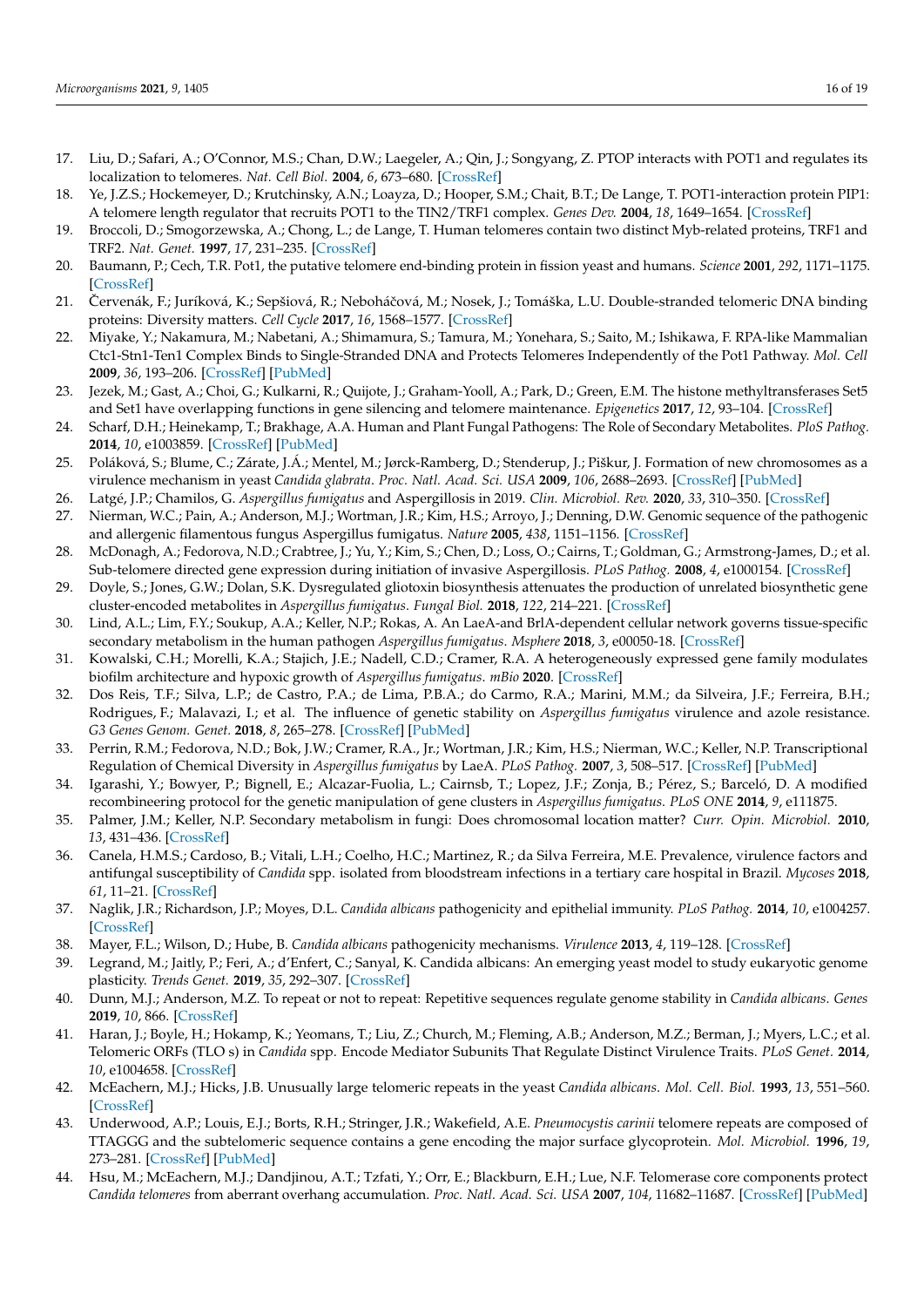- <span id="page-17-0"></span>45. Lee, J.W.; Ong, E.B.B. Genomic Instability and Cellular Senescence: Lessons from the Budding Yeast. *Front. Cell Dev. Biol.* **2020**, *8*, 619126. [\[CrossRef\]](http://doi.org/10.3389/fcell.2020.619126)
- <span id="page-17-1"></span>46. Yu, E.Y.; Wang, F.; Lei, M.; Lue, N.F. A proposed OB-fold with a protein-interaction surface in *Candida albicans* telomerase protein Est3. *Nat. Struct. Mol. Biol.* **2008**, *15*, 985. [\[PubMed\]](http://www.ncbi.nlm.nih.gov/pubmed/19172753)
- <span id="page-17-2"></span>47. Yu, E.Y.; Yen, W.F.; Steinberg-Neifach, O.; Lue, N.F. Rap1 in *Candida albicans*: An unusual structural organization and a critical function in suppressing telomere recombination. *Mol. Cell. Biol.* **2010**, *30*, 1254–1268. [\[CrossRef\]](http://doi.org/10.1128/MCB.00986-09) [\[PubMed\]](http://www.ncbi.nlm.nih.gov/pubmed/20008550)
- <span id="page-17-3"></span>48. Anderson, M.Z.; Baller, J.A.; Dulmage, K.; Wigen, L.; Berman, J. The three clades of the telomere-associated TLO gene family of *Candida albicans* have different splicing, localization, and expression features. *Eukaryot. Cell* **2012**, *11*, 1268–1275. [\[CrossRef\]](http://doi.org/10.1128/EC.00230-12)
- <span id="page-17-4"></span>49. Anderson, M.Z.; Wigen, L.J.; Burrack, L.S.; Berman, J. Real-time evolution of a subtelomeric gene family in *Candida albicans*. *Genetics* **2015**, *200*, 907–919. [\[CrossRef\]](http://doi.org/10.1534/genetics.115.177451)
- <span id="page-17-5"></span>50. Fidel, P.L.; Vazquez, J.A.; Sobel, J.D. Candida glabrata: Review of epidemiology, pathogenesis, and clinical disease with comparison to C. albicans. *Clin. Microbiol. Rev.* **1999**, *12*, 80–96. [\[CrossRef\]](http://doi.org/10.1128/CMR.12.1.80)
- <span id="page-17-9"></span>51. Pfaller, M.A.; Diekema, D.J. Epidemiology of invasive Candidiasis: A persistent public health problem. *Clin. Microbiol. Rev.* **2007**, *20*, 133. [\[CrossRef\]](http://doi.org/10.1128/CMR.00029-06)
- <span id="page-17-6"></span>52. Pfaller, M.A.; Diekema, D.J.; Gibbs, D.L.; Newell, V.A.; Ellis, D.; Tullio, V.; Rodloff, A.; Fu, W.; Ling, T.A.; Surveillance, A. Results from the ARTEMIS DISK Global Antifungal Surveillance Study, 1997 to 2007: A 10.5-Year Analysis of Susceptibilities of *Candida* Species to Fluconazole and Voriconazole as Determined by CLSI Standardized Disk Diffusion. *J. Clin. Microbiol.* **2010**, *48*, 1366–1377. [\[CrossRef\]](http://doi.org/10.1128/JCM.02117-09)
- <span id="page-17-7"></span>53. Rodrigues, C.F.; Rodrigues, M.E.; Silva, S.; Henriques, M. *Candida glabrata* biofilms: How far have we come? *J. Fungi* **2017**, *3*, 11. [\[CrossRef\]](http://doi.org/10.3390/jof3010011)
- <span id="page-17-8"></span>54. Horn, D.L.; Neofytos, D.; Anaissie, E.J.; Fishman, J.A.; Steinbach, W.J.; Olyaei, A.J.; Mar, K.A.; Pfaller, M.A.; Chang, C.-H.; Webster, K.M. Epidemiology and outcomes of candidemia in 2019 patients: Data from the prospective antifungal therapy alliance registry. *Clin. Infect. Dis.* **2009**, *48*, 1695–1703. [\[CrossRef\]](http://doi.org/10.1086/599039) [\[PubMed\]](http://www.ncbi.nlm.nih.gov/pubmed/19441981)
- <span id="page-17-10"></span>55. Trick, W.E.; Fridkin, S.K.; Edwards, J.R.; Hajjeh, R.A.; Gaynes, R.P. National Nosocomial Infections Surveillance System Hospitals. Secular trend of hospital-acquired candidemia among intensive care unit patients in the United States during 1989–1999. *Clin. Infect. Dis.* **2002**, *35*, 627–630. [\[CrossRef\]](http://doi.org/10.1086/342300)
- <span id="page-17-11"></span>56. Pfaller, M.A.; Messer, S.A.; Hollis, R.J.; Boyken, L.; Tendolkar, S.; Kroeger, J.; Diekema, D.J. Variation in susceptibility of bloodstream isolates of *Candida glabrata* to fluconazole according to patient age and geographic location in the United States in 2001 to 2007. *J. Clin. Microbiol.* **2009**, *47*, 3185–3190. [\[CrossRef\]](http://doi.org/10.1128/JCM.00946-09) [\[PubMed\]](http://www.ncbi.nlm.nih.gov/pubmed/19656983)
- <span id="page-17-12"></span>57. Mota, S.; Alves, R.; Carneiro, C.; Silva, S.; Brown, A.J.; Istel, F.; Kuchler, K.; Sampaio, P.; Casal, M.; Henriques, M.; et al. *Candida glabrata* susceptibility to antifungals and phagocytosis is modulated by acetate. *Front. Microbiol.* **2015**, *6*, 919. [\[CrossRef\]](http://doi.org/10.3389/fmicb.2015.00919) [\[PubMed\]](http://www.ncbi.nlm.nih.gov/pubmed/26388859)
- <span id="page-17-13"></span>58. Pfaller, M.A. Antifungal drug resistance: Mechanisms, epidemiology, and consequences for treatment. *Am. J. Med.* **2012**, *125*, S3–S13. [\[CrossRef\]](http://doi.org/10.1016/j.amjmed.2011.11.001) [\[PubMed\]](http://www.ncbi.nlm.nih.gov/pubmed/22196207)
- <span id="page-17-14"></span>59. Fatahinia, M.; Halvaeizadeh, M.; Mahmoudabadi, A.Z.; AboualiGalehdari, E.; Kiasat, N. In vitro antifungal susceptibilities of six antifungal drugs against clinical *Candida glabrata* isolates according to EUCAST. *Curr. Med. Mycol.* **2020**, *6*, 1–6. [\[CrossRef\]](http://doi.org/10.18502/cmm.6.2.2692)
- <span id="page-17-15"></span>60. Iraqui, I.; Garcia-Sanchez, S.; Aubert, S.; Dromer, F.; Ghigo, J.M.; D'Enfert, C.; Janbon, G.; Enfert, C.; Janbon, G. The Yak1p kinase controls expression of adhesins and biofilm formation in Candida glabrata in a Sir4p-dependent pathway. *Mol. Microbiol.* **2005**, *55*, 1259–1271. [\[CrossRef\]](http://doi.org/10.1111/j.1365-2958.2004.04475.x)
- <span id="page-17-16"></span>61. Kachouri-Lafond, R.; Dujon, B.; Gilson, E.; Westhof, E.; Fairhead, C.; Teixeira, M.T. Large telomerase RNA, telomere length heterogeneity and escape from senescence in Candida glabrata. *FEBS Lett.* **2009**, *583*, 3605–3610. [\[CrossRef\]](http://doi.org/10.1016/j.febslet.2009.10.034)
- <span id="page-17-17"></span>62. Cormack, B.P.; Ghori, N.; Falkow, S. An adhesin of the yeast pathogen *Candida glabrata* mediating adherence to human epithelial cells. *Science* **1999**, *285*, 578–582. [\[CrossRef\]](http://doi.org/10.1126/science.285.5427.578)
- <span id="page-17-18"></span>63. Gallegos-García, V.; Pan, S.J.; Juárez-Cepeda, J.; Ramírez-Zavaleta, C.Y.; Martin-del-Campo, M.B.; Martínez-Jiménez, V.; Castaño, I.; Cormack, B.; de Las Peñas, A. A novel downstream regulatory element cooperates with the silencing machinery to repress EPA1 expression in candida glabrata. *Genetics* **2012**, *190*, 1285–1297. [\[CrossRef\]](http://doi.org/10.1534/genetics.111.138099) [\[PubMed\]](http://www.ncbi.nlm.nih.gov/pubmed/22234857)
- <span id="page-17-19"></span>64. De Las Peñas, A.; Pan, S.J.; Castaño, I.; Alder, J.; Cregg, R.; Cormack, B.P. Virulence-related surface glycoproteins in the yeast pathogen *Candida glabrata* are encoded in subtelomeric clusters and subject to RAP1- and SIR-dependent transcriptional silencing. *Genes Dev.* **2003**, *17*, 2245–2258. [\[CrossRef\]](http://doi.org/10.1101/gad.1121003)
- <span id="page-17-20"></span>65. Castaño, I.; Pan, S.J.; Zupancic, M.; Hennequin, C.; Dujon, B.; Cormack, B.P. Telomere length control and transcriptional regulation of subtelomeric adhesins in Candida glabrata. *Mol. Microbiol.* **2005**, *55*, 1246–1258. [\[CrossRef\]](http://doi.org/10.1111/j.1365-2958.2004.04465.x)
- <span id="page-17-21"></span>66. Shubin, C.B.; Greider, C.W. The role of Rif1 in telomere length regulation is separable from its role in origin firing. *Elife* **2020**, *9*, e58066. [\[CrossRef\]](http://doi.org/10.7554/eLife.58066)
- <span id="page-17-22"></span>67. Rosas-Hernández, L.L.; Juárez-Reyes, A.; Arroyo-helguera, O.E.; De Las Peñas, A.; Pan, S.J.; Cormack, B.P.; Castaño, I.; Rosas-herna, L.L.; Jua, A.; Arroyo-helguera, O.E.; et al. yKu70/yKu80 and Rif1 regulate silencing differentially at telomeres in *Candida glabrata*. *Eukaryot. Cell* **2008**, *7*, 2168–2178. [\[CrossRef\]](http://doi.org/10.1128/EC.00228-08) [\[PubMed\]](http://www.ncbi.nlm.nih.gov/pubmed/18836091)
- <span id="page-17-23"></span>68. Dujon, B.; Sherman, D.; Fischer, G.; Durrens, P.; Casaregela, S.; Lafentaine, I.; De Montigny, J.; Marck, C.; Talla, E.; Goffard, N.; et al. Genome evolution in yeasts. *Nature* **2004**, *430*, 35–44. [\[CrossRef\]](http://doi.org/10.1038/nature02579) [\[PubMed\]](http://www.ncbi.nlm.nih.gov/pubmed/15229592)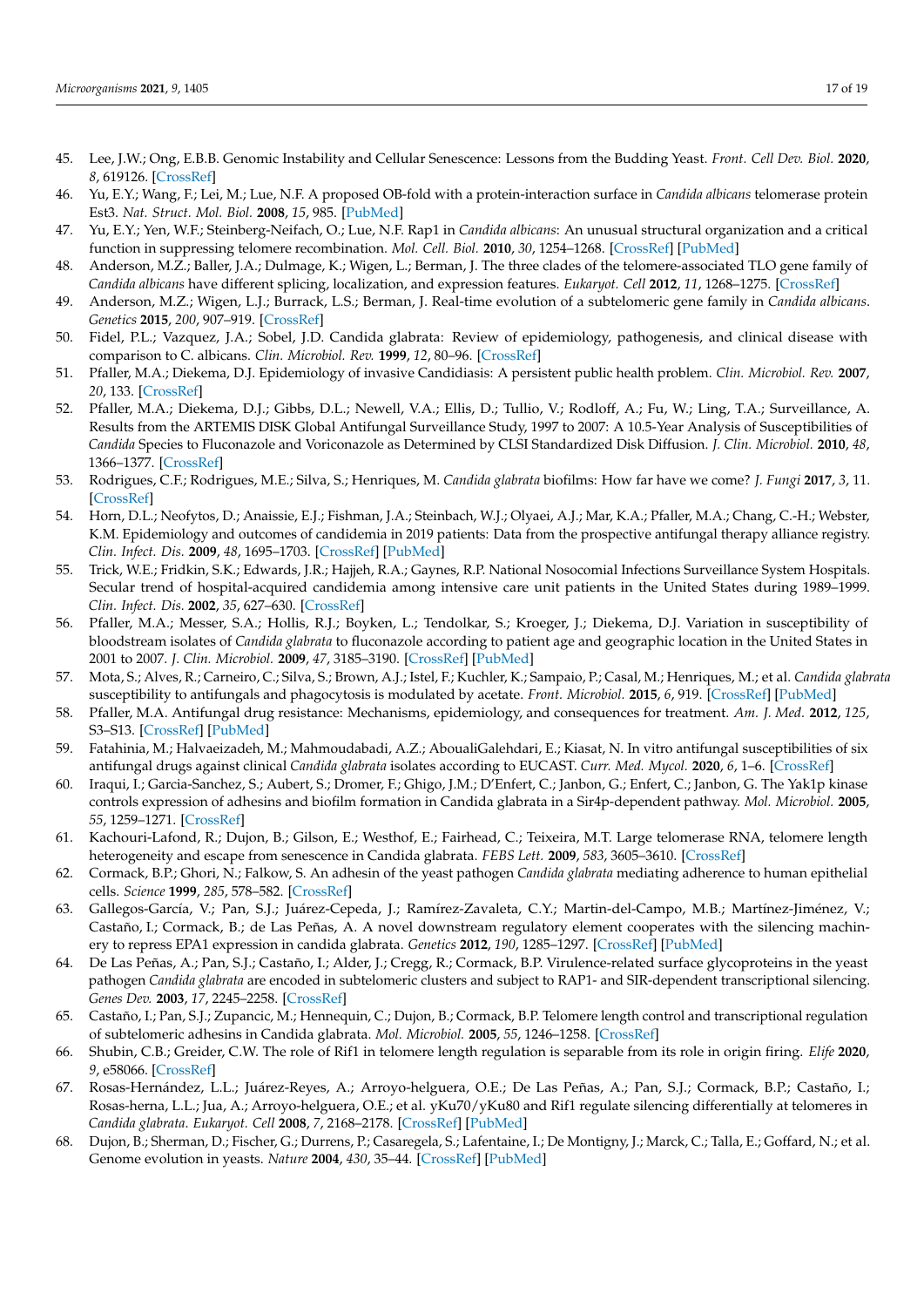- <span id="page-18-0"></span>69. Butler, G.; Rasmussen, M.D.; Lin, M.F.; Santos, M.A.S.; Sakthikumar, S.; Munro, C.A.; Rheinbay, E.; Grabherr, M.; Forche, A.; Reedy, J.L.; et al. Evolution of pathogenicity and sexual reproduction in eight *Candida* genomes. *Nature* **2009**, *459*, 657–662. [\[CrossRef\]](http://doi.org/10.1038/nature08064) [\[PubMed\]](http://www.ncbi.nlm.nih.gov/pubmed/19465905)
- <span id="page-18-1"></span>70. Halliwell, S.C.; Smith, M.C.A.; Muston, P.; Holland, S.L.; Avery, S.V. Heterogeneous expression of the virulence-related adhesin epa1 between individual cells and strains of the pathogen *Candida glabrata*. *Eukaryot. Cell* **2012**, *11*, 141–150. [\[CrossRef\]](http://doi.org/10.1128/EC.05232-11)
- <span id="page-18-2"></span>71. Domergue, R.; Castaño, I.; De Las Peñas, A.; Zupancic, M.; Lockatell, V.; Hebel, J.R.; Johnson, D.; Cormack, B.P. Nicotinic acid limitation regulates silencing of *Candida adhesins* during UTI. *Science* **2005**, *308*, 866–870. [\[CrossRef\]](http://doi.org/10.1126/science.1108640) [\[PubMed\]](http://www.ncbi.nlm.nih.gov/pubmed/15774723)
- <span id="page-18-3"></span>72. Orta-Zavalza, E.; Guerrero-Serrano, G.; Gutiérrez-Escobedo, G.; Cañas-Villamar, I.; Juárez-Cepeda, J.; Castaño, I.; De Las Peñas, A. Local silencing controls the oxidative stress response and the multidrug resistance in *Candida glabrata*. *Mol. Microbiol.* **2013**, *88*, 1135–1148. [\[CrossRef\]](http://doi.org/10.1111/mmi.12247) [\[PubMed\]](http://www.ncbi.nlm.nih.gov/pubmed/23651300)
- <span id="page-18-4"></span>73. Juárez-Reyes, A.; Ramírez-Zavaleta, C.Y.; Medina-Sánchez, L.; de Las Peñas, A.; Castaño, I. A protosilencer of subtelomeric gene expression in Candida glabrata with unique properties. *Genetics* **2012**, *190*, 101–111. [\[CrossRef\]](http://doi.org/10.1534/genetics.111.135251)
- <span id="page-18-5"></span>74. López-Fuentes, E.; Hernández-Hernández, G.; Castanedo, L.; Gutiérrez-Escobedo, G.; Oktaba, K.; De las Peñas, A.; Castaño, I. Chromatin loop formation induced by a subtelomeric protosilencer represses EPA genes in *Candida glabrata*. *Genetics* **2018**, *210*, 113–128. [\[CrossRef\]](http://doi.org/10.1534/genetics.118.301202) [\[PubMed\]](http://www.ncbi.nlm.nih.gov/pubmed/30002080)
- <span id="page-18-6"></span>75. Ramírez-Zavaleta, C.Y.; Salas-Delgado, G.E.; de Las Peñas, A.; Castaño, I. Subtelomeric silencing of the MTL3 locus of *Candida glabrata* requires yKu70, yKu80, and Rif1 proteins. *Eukaryot. Cell* **2010**, *9*, 1602–1611. [\[CrossRef\]](http://doi.org/10.1128/EC.00129-10) [\[PubMed\]](http://www.ncbi.nlm.nih.gov/pubmed/20675581)
- <span id="page-18-7"></span>76. Jong, H.S.; Myung, J.C.; Jeong, W.S.; Jung, S.I.; Cho, D.; Seung, J.K.; Soo, H.K.; Myung, G.S.; Soon, P.S.; Dong, W.R. Changes in karyotype and azole susceptibility of sequential bloodstream isolates from patients with Candida glabrata candidemia. *J. Clin. Microbiol.* **2007**, *45*, 2385–2391. [\[CrossRef\]](https://journals.asm.org/doi/full/10.1128/JCM.00381-07)
- <span id="page-18-8"></span>77. Skalski, J.H.; Kottom, T.J.; Limper, A.H. Pathobiology of *Pneumocystis* pneumonia: Life cycle, cell wall and cell signal transduction. *FEMS Yeast Res.* **2015**, *15*, 1–12. [\[CrossRef\]](http://doi.org/10.1093/femsyr/fov046)
- <span id="page-18-9"></span>78. Cissé, O.H.; Pagni, M.; Hauser, P.M. Comparative genomics suggests that the human pathogenic fungus pneumocystis jirovecii acquired obligate biotrophy through gene loss. *Genome Biol. Evol.* **2014**, *6*, 1938–1948. [\[CrossRef\]](http://doi.org/10.1093/gbe/evu155)
- <span id="page-18-10"></span>79. Ambrose, H.E.; Keely, S.P.; Aliouat, E.M.; Dei-Cas, E.; Wakefield, A.E.; Miller, R.F.; Stringer, J.R. Expression and complexity of the PRT1 multigene family of *Pneumocystis carinii*. *Microbiology* **2004**, *150*, 293–300. [\[CrossRef\]](http://doi.org/10.1099/mic.0.26539-0)
- <span id="page-18-18"></span>80. Keely, S.P.; Renauld, H.; Wakefield, A.E.; Cushion, M.T.; Smulian, A.G.; Fosker, N.; Fraser, A.; Harris, D.; Murphy, L.; Price, C.; et al. Gene arrays at Pneumocystis carinii telomeres. *Genetics* **2005**, *170*, 1589–1600. [\[CrossRef\]](http://doi.org/10.1534/genetics.105.040733) [\[PubMed\]](http://www.ncbi.nlm.nih.gov/pubmed/15965256)
- <span id="page-18-15"></span>81. Ma, L.; Chen, Z.; Huang, D.W.; Kutty, G.; Ishihara, M.; Wang, H.; Abouelleil, A.; Bishop, L.; Davey, E.; Deng, R.; et al. Genome analysis of three *Pneumocystis* species reveals adaptation mechanisms to life exclusively in mammalian hosts. *Nat. Commun.* **2016**, *7*, 10740. [\[CrossRef\]](http://doi.org/10.1038/ncomms10740)
- <span id="page-18-17"></span>82. Schmid-Siegert, E.; Richard, S.; Luraschi, A.; Mühlethaler, K.; Pagni, M.; Hauser, P.M. Mechanisms of surface antigenic variation in the human pathogenic fungus *Pneumocystis jirovecii*. *bioRxiv* **2017**, *8*, 1–17. [\[CrossRef\]](http://doi.org/10.1128/mBio.01470-17)
- <span id="page-18-11"></span>83. Keely, S.P.; Stringer, J.R. Complexity of the MSG gene family of Pneumocystis carinii. *BMC Genom.* **2009**, *10*, 367. [\[CrossRef\]](http://doi.org/10.1186/1471-2164-10-367) [\[PubMed\]](http://www.ncbi.nlm.nih.gov/pubmed/19664205)
- <span id="page-18-12"></span>84. Stringer, J.R.; Cushion, M.T., II. The genome of *Pneumocystis carinii*. *FEMS Immunol. Med. Microbiol.* **1998**, *22*, 15–26. [\[CrossRef\]](http://doi.org/10.1111/j.1574-695X.1998.tb01183.x)
- <span id="page-18-13"></span>85. Zhang, J.; Cushion, M.T.; Stringer, J.R. Molecular characterization of a novel repetitive element from *Pneumocystis carinii* from rats. *J. Clin. Microbiol.* **1993**, *31*, 244–248. [\[CrossRef\]](http://doi.org/10.1128/jcm.31.2.244-248.1993) [\[PubMed\]](http://www.ncbi.nlm.nih.gov/pubmed/8432809)
- <span id="page-18-14"></span>86. Baird, D.M. Telomeres and genomic evolution. *Philos. Trans. R. Soc. B Biol. Sci.* **2018**, *373*, 20160437. [\[CrossRef\]](http://doi.org/10.1098/rstb.2016.0437) [\[PubMed\]](http://www.ncbi.nlm.nih.gov/pubmed/29335376)
- <span id="page-18-16"></span>87. Hauser, P.M. Is the unique camouflage strategy of Pneumocystis associated with its particular niche within host lungs? *PLoS Pathog.* **2019**, *15*, e1007480. [\[CrossRef\]](http://doi.org/10.1371/journal.ppat.1007480)
- <span id="page-18-19"></span>88. Ma, L.; Chen, Z.; Huang, D.W.; Cissé, O.H.; Rothenburger, J.L.; Latinne, A.; Bishop, L.; Blair, R.; Brenchley, J.M.; Chabé, M.; et al. Diversity and Complexity of the Large Surface Protein Family in the Compacted Genomes of Multiple Pneumocystis Species. *mBio* **2020**, *11*, e02878-19. [\[CrossRef\]](http://doi.org/10.1128/mBio.02878-19)
- <span id="page-18-20"></span>89. Wada, M.; Nakamura, Y. Unique telomeric expression site of major-surface-glycoprotein genes of *Pneumocystis carinii*. *DNA Res.* **1996**, *3*, 55–64. [\[CrossRef\]](http://doi.org/10.1093/dnares/3.2.55)
- <span id="page-18-21"></span>90. Shay, J.W. Telomeres and aging. *Curr. Opin. Cell Biol.* **2018**, *52*, 1–7. [\[CrossRef\]](http://doi.org/10.1016/j.ceb.2017.12.001)
- <span id="page-18-22"></span>91. Wyatt, N.A.; Richards, J.K.; Brueggeman, R.S.; Friesen, T.L. A comparative genomic analysis of the barley pathogen *Pyrenophora teres* f. *teres* identifies subtelomeric regions as drivers of virulence. *Mol. Plant Microbe Interact.* **2020**, *33*, 173–188. [\[CrossRef\]](http://doi.org/10.1094/MPMI-05-19-0128-R)
- <span id="page-18-23"></span>92. Gunisova, S.; Elboher, E.; Nosek, J.; Gorkovoy, V.; Brown, Y.; Lucier, J.F.; Laterreur, N.; Wellinger, R.J.; Tzfati, Y.; Tomaska, L. Identification and comparative analysis of telomerase RNAs from Candida species reveal conservation of functional elements. *RNA* **2009**, *15*, 546–559. [\[CrossRef\]](http://doi.org/10.1261/rna.1194009)
- <span id="page-18-24"></span>93. Koering, C.E.; Fourel, G.; Binet-Brasselet, E.; Laroche, T.; Klein, F.; Gilson, E. Identification of high affinity Tbf1p-binding sites within the budding yeast genome. *Nucleic Acids Res.* **2000**, *28*, 2519–2526. [\[CrossRef\]](http://doi.org/10.1093/nar/28.13.2519) [\[PubMed\]](http://www.ncbi.nlm.nih.gov/pubmed/10871401)
- <span id="page-18-25"></span>94. Preti, M.; Ribeyre, C.; Pascali, C.; Bosio, M.C.; Cortelazzi, B.; Rougemont, J.; Guarnera, E.; Naef, F.; Shore, D.; Dieci, G. The telomere-binding protein Tbf1 demarcates snoRNA gene promoters in *Saccharomyces cerevisiae*. *Mol. Cell.* **2010**, *38*, 614–620. [\[CrossRef\]](http://doi.org/10.1016/j.molcel.2010.04.016) [\[PubMed\]](http://www.ncbi.nlm.nih.gov/pubmed/20513435)